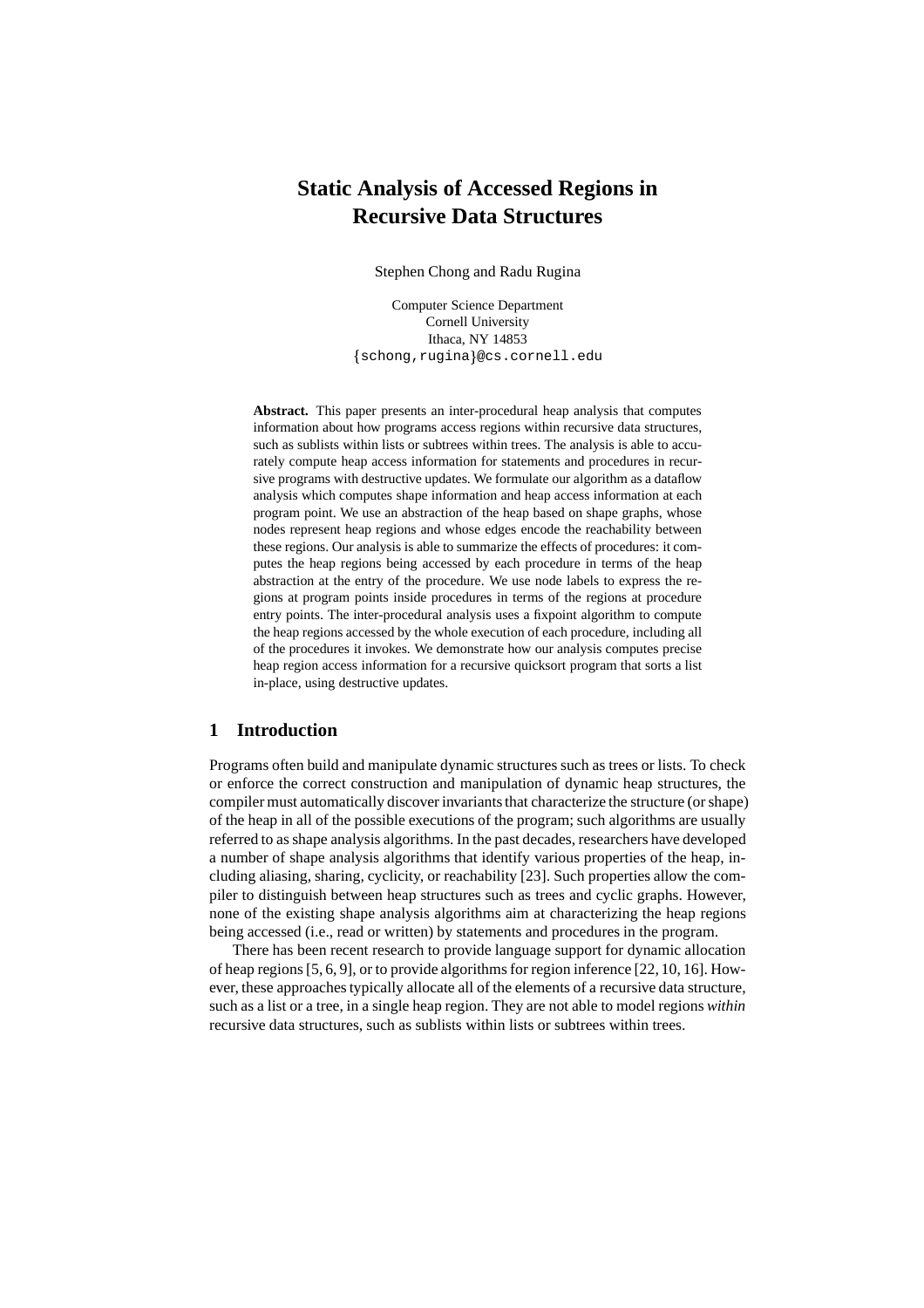This paper presents a context-sensitive inter-procedural analysis that extracts information about how the program accesses (i.e., reads or writes) heap regions within recursive data structures, for languages with destructive updates. To accurately compute how programs access the heap, our analysis computes: 1) *precise shape information*, using an abstraction which models heap regions and characterizes cyclicity and reachability properties for these regions; and 2) *region access information*, which describes which regions are being read or written by statements and proceduresin the program. For each procedure, the analysis summarizes the regions being accessed by the whole execution of that procedure, including all of the procedures it invokes.

The shape analysis algorithm uses a finite abstraction of the heap based on shape graphs. The nodes in a shape graph are summary nodes, representing connected heap regions, and the edges describe the reachability between regions. To compute accurate shape information, the analysis keeps track of potential cycles in each region. The analysis also uses the materialization and summarization techniques proposed in [20]; and it identifies heap regions based on reachability from stack variables, similarly to the shape analyses presented in [23, 3]. But unlike the heap abstractions in these analyses, our abstraction exclusively uses summary nodes. This leads to a smaller shape abstraction for certain programs, such as list traversals using multiple traversing pointers.

The difficulty of characterizing accessed heap regions strongly depends on the abstraction that the analysis uses. It is straightforward to determine the accessed regions when the abstraction uses a *global* partitioning of the heap, with one summary node per allocation site. Such abstractions have been used in some shape analyses [1] and pointer analyses [24, 19]. The fact that makes it easy to characterize heap accesses in this case is that each summary node represents the same set of concrete heap locations throughout the program. However, heap abstractions based on allocation sites are not accurate in the presence of destructive updates. More precise heap abstractions use a *per program point* partitioning of the heap, according to the referencing relationships or reachability from stack pointers at each point in the program [20, 23, 3]; our algorithm uses such an abstraction. In this case, a summary node may model different sets of locations at different program points, because the referencing and reachability relationships of heap locations with resprect to stack pointers may change. This makes it difficult to summarize heap accesses at different program points; in particular, it makes it difficult to summarize the heap accesses for the whole execution of each procedure.

We solve this problem using *node labels* in the shape abstraction. The analysis assigns a fresh new label to each region at the beginning of a procedure. Then, during the analysis of the procedure, it computes a set of labels for each summary node. This set describes the origins of the node's locations with respect to the regions at the procedure entry. Using the computed labels, the analysis can summarize all of the heap accesses in each procedure in terms of the regions at the beginning of the procedure.

The analysis uses a context-sensitive interprocedural algorithm to analyze function calls. At each call site, the analysis maps the shape and access region information before the call into the analysis domain of the callee, analyzes the invoked procedure, and then unmaps the result back into the caller's domain to determine the information right after the call. The analysis handles recursive procedures using a standard iterative fixpoint algorithm.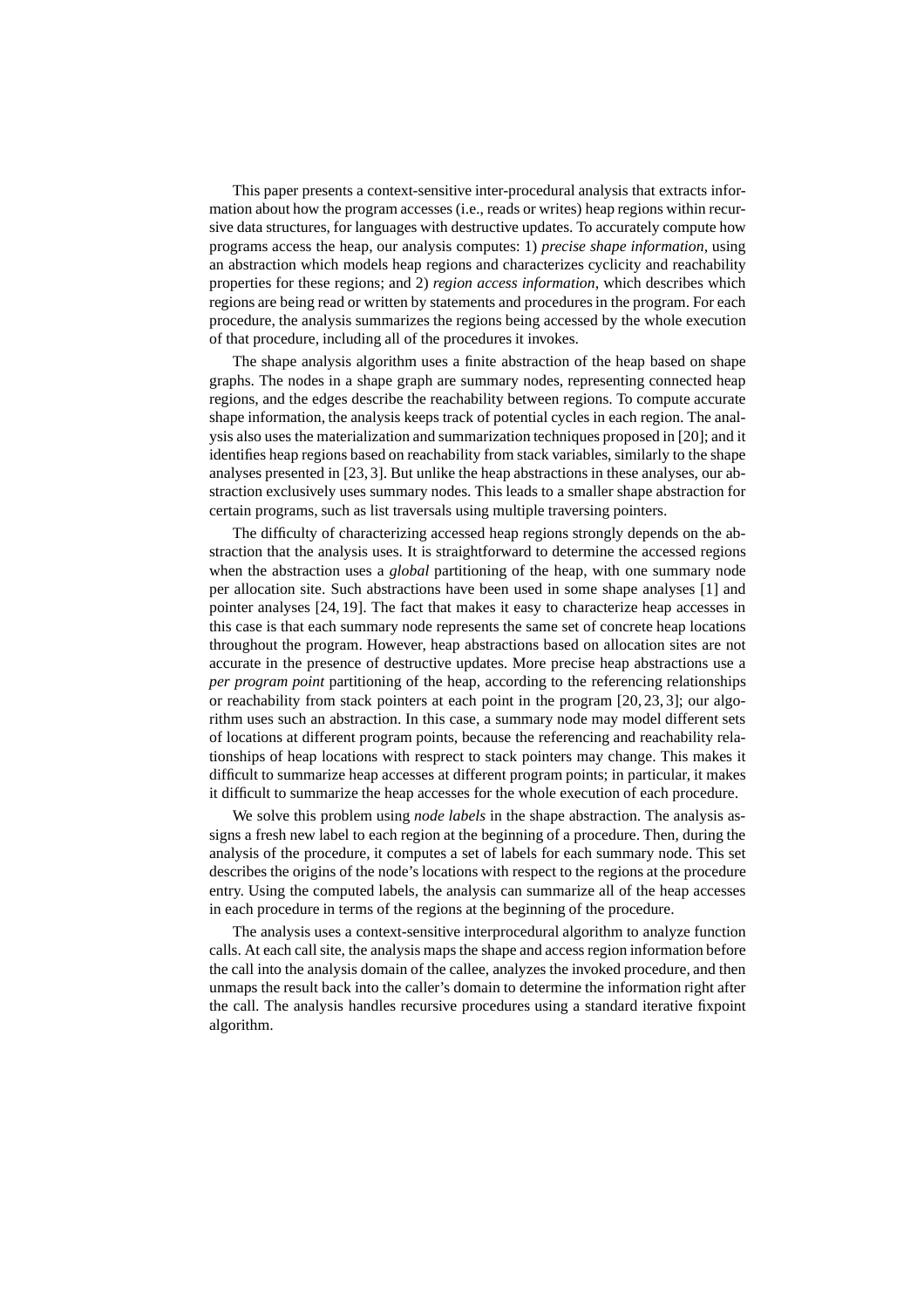This paper makes the following contributions:

- **– Analysis Problem**. It identifies a new analysis problem, that of computing the heap regions that statements and procedures in the program may access, in the presence of destructive updates;
- **– Heap Abstraction**. It presents a new heap abstraction, where summary nodes represent connected heap regions and edges model reachability between regions. The abstraction further uses node labels to express the concrete locations of summary nodes in terms of the regions at the beginning of the procedure;
- **– Shape Analysis**. It presents a dataflow analysis which computes shape information using this abstraction. It gives a precise, formal definition of the algorithm;
- **– Theoretical Properties**. It gives formal results showing that the analysis algorithm is sound and is guaranteed to terminate.

The remainder of the paper is organized as follows. Section 2 presents an example. Section 3 presents the shape analysis algorithm and the computation of accessed regions. Finally, Section 5 discusses related work.

# **2 Example**

Figure 1 presents an example of a program that our analysis is designed to handle. This is a quicksort program which recursively sorts a list region (i.e. a sublist) in-place, using destructive updates. For this program we want to automatically check that the two recursive calls access disjoint sublists within the same list. We first describe the execution of this program and then we discuss the analysis information required to check this property.

### **2.1 Program Execution**

At each invocation, the function quicks ort sorts a sublist, consisting of all the list elements between first and last, exclusively (i.e., not including first and last). At the end of the invocation, first->next will point to the first element in the sorted sublist, and the next field of the last element in the sorted sublist will point to last. When the function is first invoked, first must be not NULL, different than last, and the element pointed to by last must be reachable from first.

The function first looks for the base cases of the computation, where the sublist has at most one element, in which case it immediately returns (lines 11 and 14). If the argument sublist has at least two elements, the function sorts the sublist according to the standard quicksort algorithm. The variable mid represents the pivot and is initialized (line 10) to point to the next element after first. To partition the sublist with respect to the pivot's value, the program traverses the list with two pointers,  $prev$  and  $crt$ , using the loop between lines 16 and 27. During the partitioning, the list region between and mid contains the elements less than or equal to the pivot, and the list region between mid and crt contains the elements greater than the pivot. Note that the program uses destructive updates to move elements into the "less than" partition (lines 22-24).

Finally, the program recursively sorts the two partitions (lines 29, 30); each of these calls sorts its partition in-place.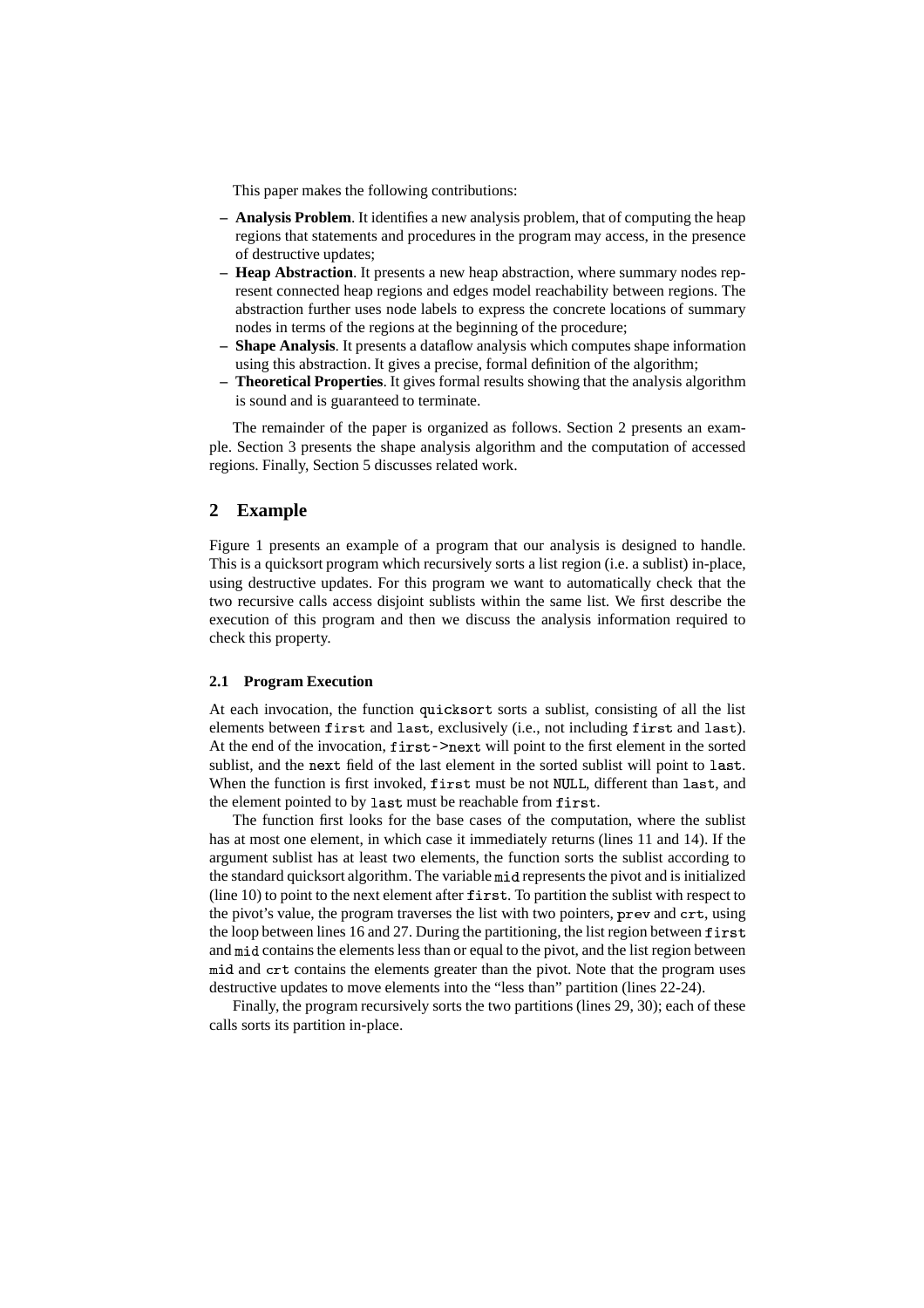```
1 typedef struct cell {
2 int val;
3 struct cell *next;
4 } list;
5
6
7 void quicksort(list *first, list *last) {
8 list *mid, *crt, *prev;
9
10 mid = prev = first->next;
11 if (mid == last) return;
12
13 crt = prev->next;
14 if (crt == last) return;
15
16 while(crt != last) {
17 if (crt->val > mid->val) {
18 /* append to "greater than" part */
19 prev = crt;
20 } else {
21 /* prepend to "less than" part */
22 prev->next = crt->next;
23 crt->next = first->next;
24 first->next = crt;
25 }
26 crt = prev->next;
27 }
28
29 quicksort(first, mid);
30 quicksort(mid, last);
31 }
```
**Fig. 1.** Quicksort on lists

### **2.2 Required Analysis Information**

To determine that the recursive calls to quicks ort access disjoint regions of the list, the analysis must extract the following key pieces of information:

- 1. *Regions*. The analysis must use an abstraction that distinguishes between different list regions. For instance, the analysis must distinguish between the sublist from first to mid, from mid to prev, and from crt to last. The abstraction must thus use different summary nodes for each of these regions.
- 2. *Cyclicity Information*. The analysis must accurately determine that the program preserves listness. That is, it must establish that the sorting function produces an acyclic list whenever it starts with an acyclic list. In particular, it must determine that the destructive updates that move elements into the "less than" partition (lines 22-24) preserve the listness property.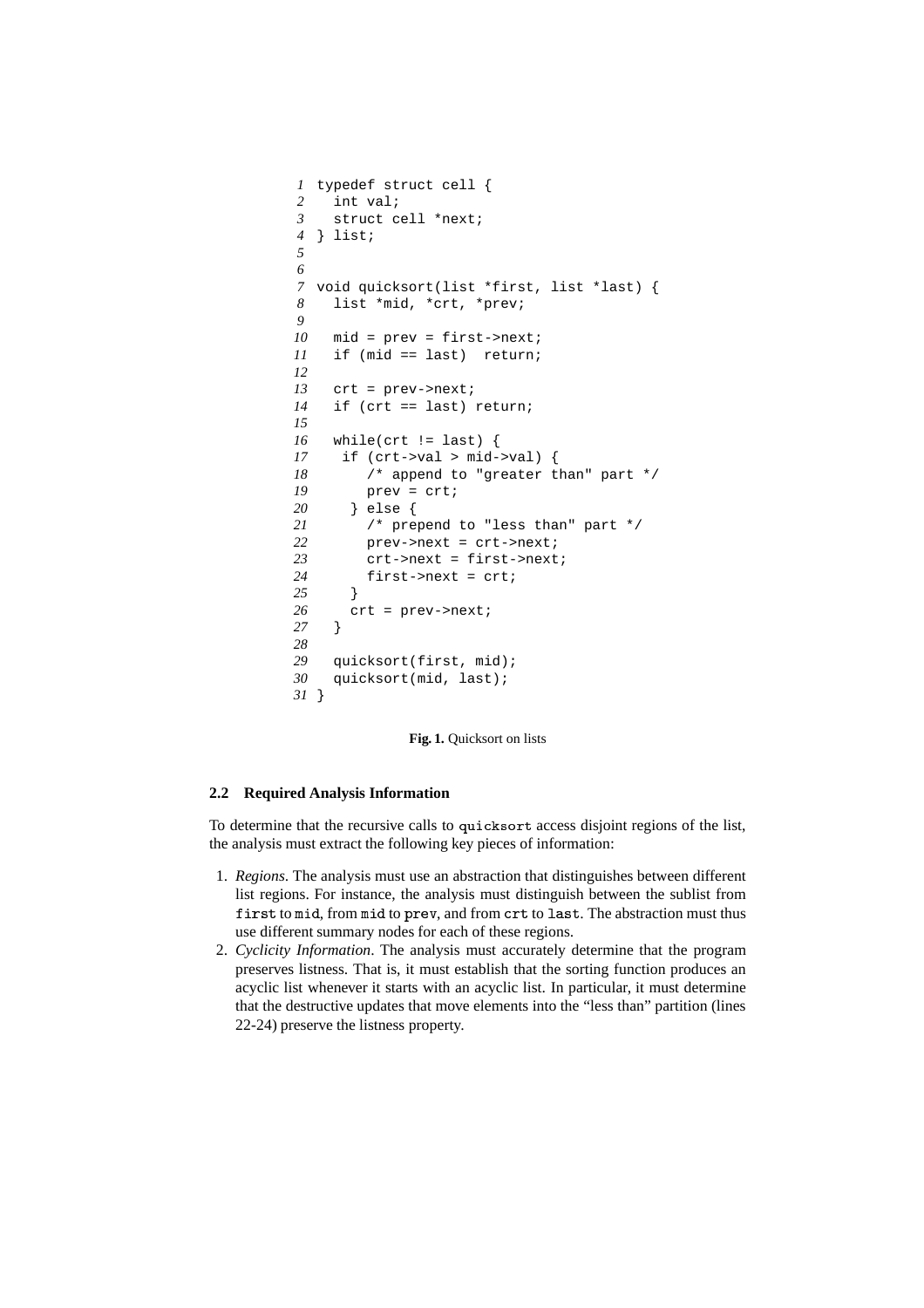

**Fig. 2.** Abstract shape graphs at selected program points for example

- 3. *Reachability Information*. The analysis must precisely determine which sublists are reachable from which other sublists.
- 4. *Access Information*. The analysis must determine what sublists each invocation of quicksort accesses. It must give a precise characterization of the accessed heap locations, with respect to the regions at the beginning of the function.

Figure 2 shows the abstraction that our analysis computes at several key points in the program. This abstraction precisely captures the above pieces of information. None of the nodes in the graphs are cyclic. The solid edges are must edges and the dashed edges are may edges.

The graph  $G_1$  shows the abstract shape graph at the beginning of the function, which represents the portion of the heap reachable from the function arguments, first and . The abstraction consists of two summary nodes, denoting two list regions. The summary node pointed to by first represents the sublist between first, inclusively, and last, exclusively. The summary node pointed to by last represents the tail of the list. Each of these sublists is a connected, single-entry heap region, whose entry point is directly accessible from the stack. These summary nodes represent disjoint regions within the same list structure.

The goal of the analysis is to compute the regions that quicksort accesses, with respect to the heap state at the beginning of the function (i.e.  $G_1$ ). Therefore, the analysis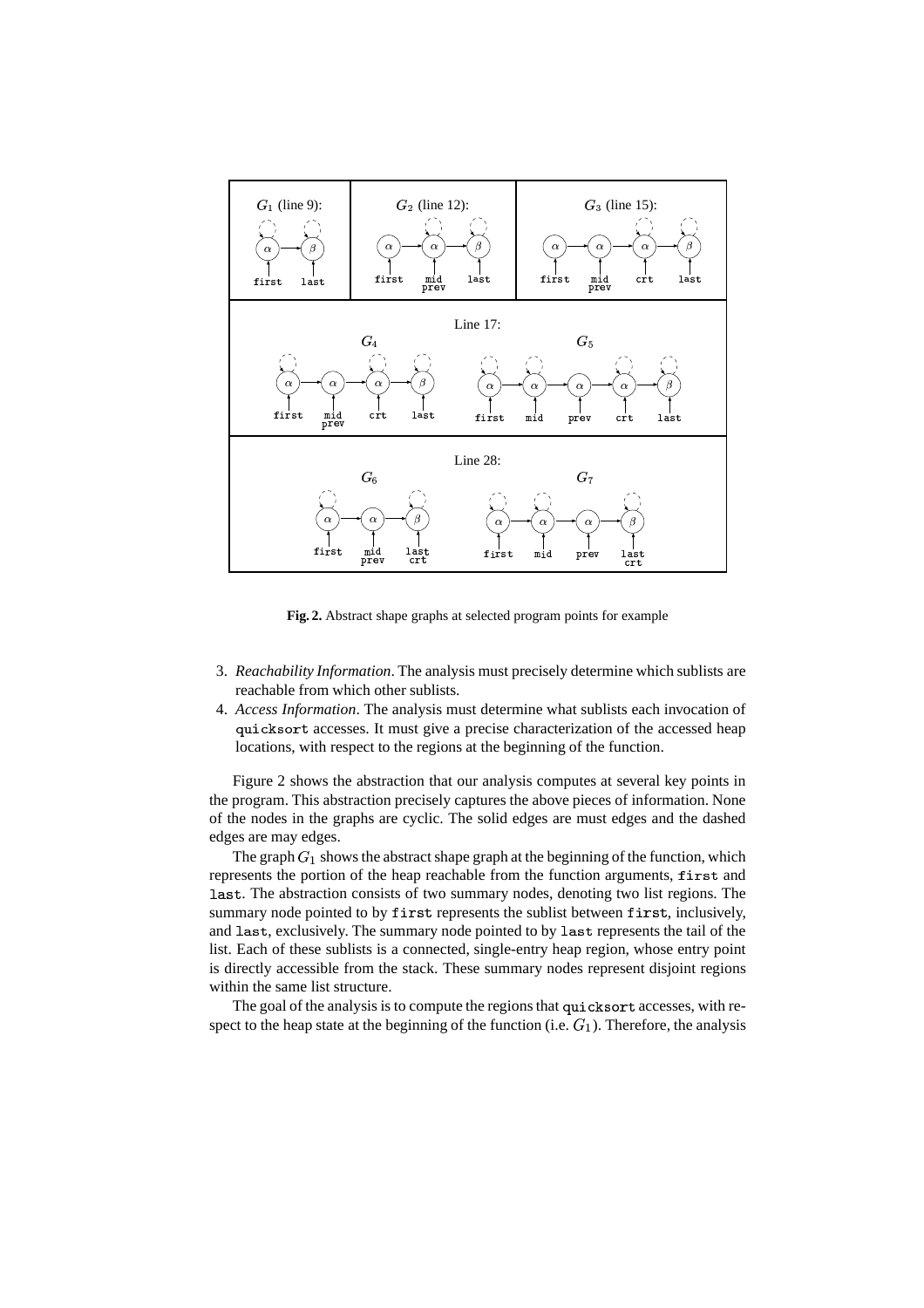assigns different fresh new labels,  $\alpha$  and  $\beta$ , to the summary nodes in  $G_1$ . These labels model the regions that these nodes represent *at the beginning of the function*. Then, at each point in the function body, the analysis expresses the concrete locations of each summary node in terms of the regions  $\alpha$  and  $\beta$ .

The graph  $G_2$  shows the abstract information at line 12, after the assignments at line 10 and the test at line 11. The assignments traverse the next selector of the element pointed to by first and assign the resulting value to mid and prev. Since the summary node pointed to by first has two outgoing edges, the analysis must consider traversing each of them. In the first case, the analysis traverses the edge between the two nodes, which makes mid, prev and last be aliased. The analysis then eliminates this possibility because of the test condition at line 11, which requires that last and prev must be unaliased. In the second case, the analysis traverses the self edge of first, performing materialization and creating a new node. As part of the materialization process, the analysis assigns label  $\alpha$  to the newly created node, because it models a subset of the region that the materialized node models. Note that during materialization, the analysis transforms the may self edge of first into a must edge between first and  $\{\text{mid}, \text{prev}\}.$  The algorithm similarly analyzes the statements at lines 13 and 14, to produce the graph  $G_3$  at line 15.

Figure 2 also shows the fixed-point information that the analysis computes at the beginning of the loop, at line 17. This fixed-point solution consists of two shape graphs,  $G_4$  and  $G_5$ , which represent the two possible heap configurations at this point:  $G_4$ shows the case where mid and prev are aliased, that is, when the "greater than" partition is empty; and  $G<sub>5</sub>$  describes the case where this partition contains at least one element, and thus mid and prev point to different sublists. Similarly, the analysis computes two possible shape graphs,  $G_6$  and  $G_7$ , right after the loop and before the first recursive call. In all of these graphs, the summary nodes pointed to by first, mid, and prev all have the label  $\alpha$ . This indicates that each of these summary nodes models a subset of the locations that the region  $\alpha$  represents in  $G_1$ .

Note that the previous shape analyses [3, 23] would produce a larger number of possible configurations for this program, because they distinguish between locations pointed to by stack pointers and locations pointed to only from the heap. The number of possible shape graphs that those analyses would produce is exponential in the number of traversing pointers with self edges: 8 graphs instead of  $G_4$  and 16 graphs instead of  $G_5$ . Those shape graphs would also have a larger numbers of nodes, up to 9 nodes each.

### **2.3 Computing Heap Access Regions**

The analysis can now use the computed shape and label information to determine that the two recursive calls access disjoint regions of the list. First, the analysis inspects every statement which accesses the heap using the pointers first, mid, prev, and . For each of these heap accesses, it examines the shape graphs at the corresponding access points and looks up the nodes where these pointers are pointing to. Since all these nodes are labeled with  $\alpha$ , the analysis establishes that all these statements access locations from region  $\alpha$ . The interprocedural analysis of the two recursive calls further determines that the whole execution of quicks ort, including the recursive invocations, only accesses locations in  $\alpha$ .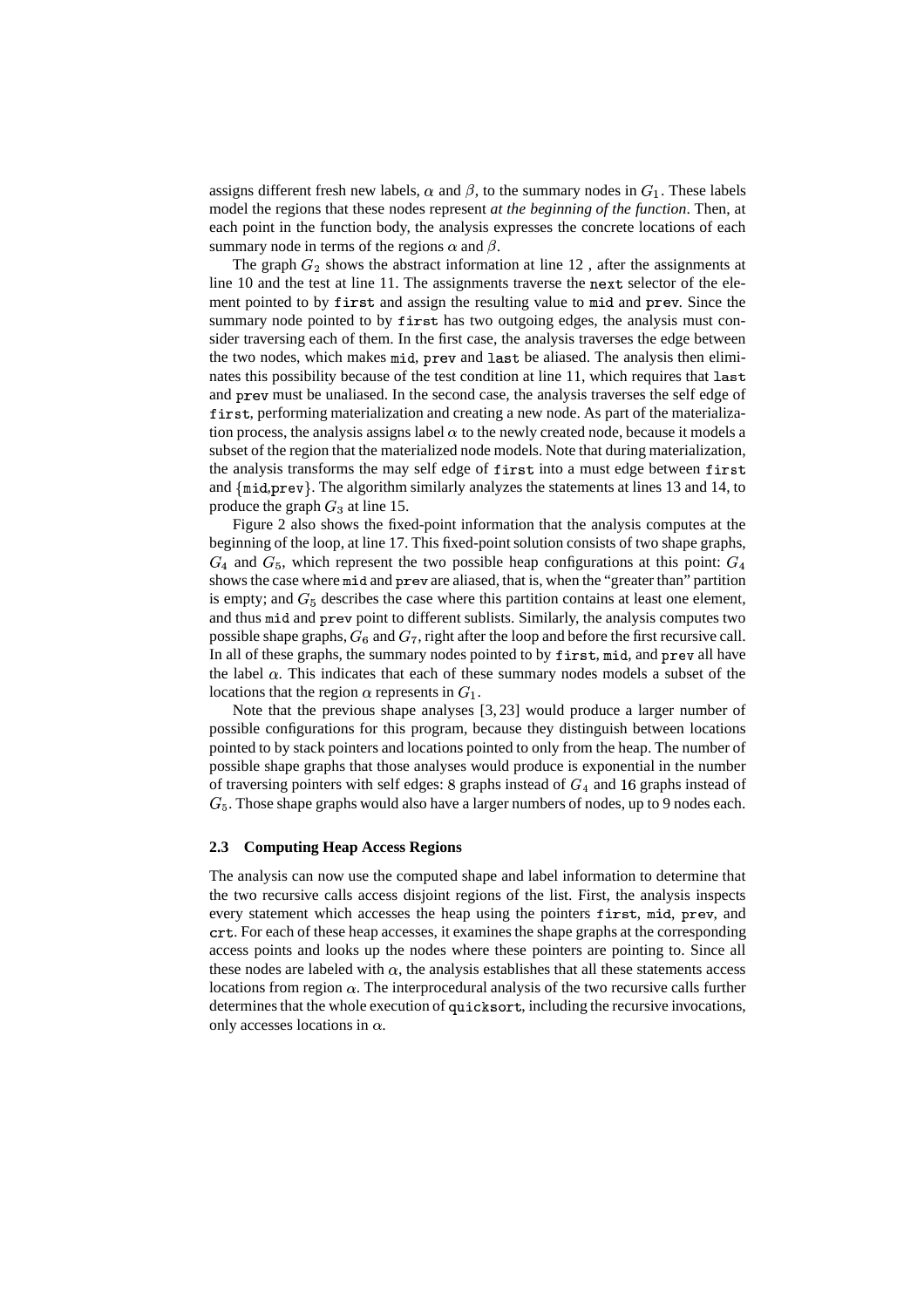The analysis can then use the computed access region for the whole execution of quicks ort to determine that the two recursive calls access disjoint sublists. A compiler could use this information to automatically parallelize this program and execute the recursive calls concurrently.

### **2.4 Detecting Potential Bugs**

The analysis is able to help in the detection of potential bugs. Suppose the second recursive call (line 30) is incorrectly invoked with  $\texttt{quicksort}(\texttt{mid}, \texttt{last-{\text{ }}\texttt{next}})$ . In that case, the input shape graphs at each program point would be unchanged. However, the analysis would detect that the access region for the whole execution of quicksort is  $\{\alpha, \beta\}$ . Using this information at the recursive calls, the analysis will determine that both calls may access the tail of the list. Thus, it can no longer conclude that the two recursive calls access disjoint list regions.

Alternatively, consider if the programmer incorrectly writes the loop test condition at line 16 as  $prev! =$  last. As a result, the analysis will compute two more possible shape graphs at the beginning of loop body; in each of these, crt points to the summary node labelled with  $\beta$ . Therefore, when the analysis inspects the assignment  $\texttt{crt}$  ->next = first->next, it will determine that this statement writes a heap location represented by  $\beta$ . As a result, the analysis will compute an access region  $\{\alpha, \beta\}$  for quicksort and will report that the two recursive calls may access the same list elements.

Although both of the above situations are bugs, in general such messages may be false positives, because the analysis is conservative. Nonetheless, when the analysis computes access region information different than a given specification, the programmer can treat it as an indication of a potential bug in the program.

### **3 Algorithm**

This section presents the analysis algorithm in detail. Although the algorithm computes shape graphs, label information, and accessed regions at the same time, we discuss them separately for clarity in presentation. We first show the basic intra-procedural algorithm which computes shape graphs. We then present how the algorithm keeps track of labels and how it computes the accessed heap regions. Finally, we describe the inter-procedural analysis algorithm.

### **3.1 Shape Analysis.**

We formulate our shape analysis algorithm as a dataflow analysis which computes a shape graph at each program point. This section defines the dataflow information, the meet operator, and the transfer functions for statements.

We assume that that the program is preprocessed to a form where each statement is of one of the following six forms:  $x = NULL$ ,  $x = y$ ,  $x = \text{mall} \circ ($ ,  $x \rightarrow n = NULL$ ,  $x \rightarrow n = y$ , or  $x = y \rightarrow n$ . Without loss of generality, we assume that each variable update  $x = ...$  is preceded by a statement  $x = NULL$  and that each selector update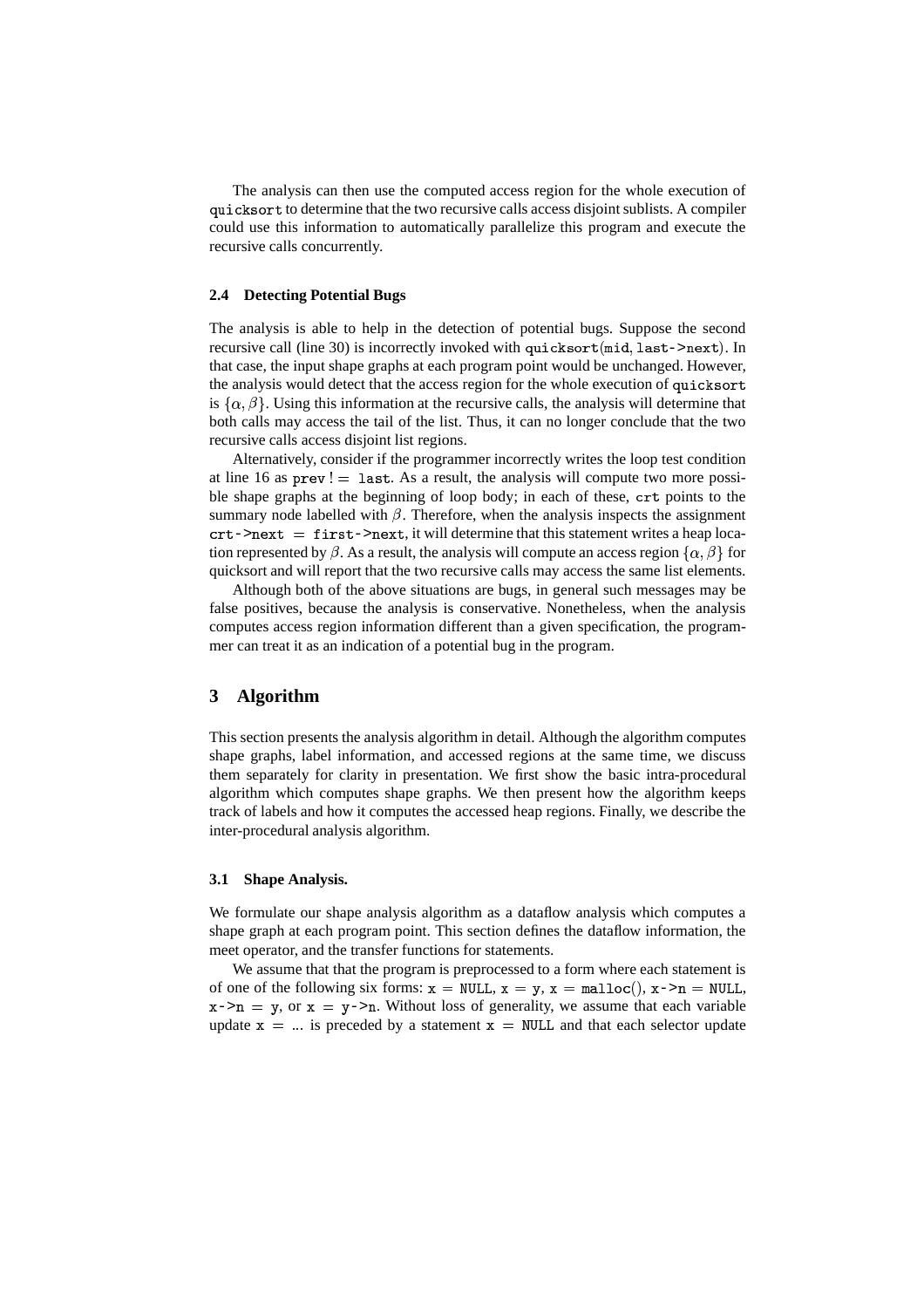$x \rightarrow n = y$  is preceded by  $x \rightarrow n = NULL$ . We assume that n is the unique selector name in the program.

Our algorithm expresses the shape information using predicates in three-valued logic [21], which consists of truth values 0 (false), 1 (true), and  $1/2$  (unknown). We use the standard three-valued order and operators: the conjunction  $t \wedge_3 t' = min(t, t')$ ; the disjunction  $t \vee_3 t' = max(t, t')$ ; the partial order  $t \subseteq_3 t'$  for  $t = t'$  or  $t' = 1/2$ ; and the meet  $t \sqcup_3 t'$  equal to  $t$  if  $t = t'$  and  $1/2$  otherwise. We explicitly use subscript 3 when we refer three-valued operators, and we don't use any subscripts for the standard, two-valued operators.

**Concrete Heaps.** Concrete heaps represent the statically unbounded set of concrete heap locations and the points-to relations between them. We formalize concrete heaps as follows. Let  $V_s$  be the set of stack variables in the program. A concrete heap is a triple  $(L_h, E_s, E_h)$  consisting of:

- $-$  A set  $L<sub>h</sub>$  of heap locations;
- $-$  A set  $E_s \in V_s \times L_h \rightarrow \{0,1\}$  of edges from stack variables to heap locations;
- $-$  A set  $E_h \in L_h \times L_h \rightarrow \{0, 1\}$  of edges from heap locations to heap locations;

For edges, a value 1 indicates the presence of the edge in the concrete heap; a value 0 indicates its absence. We then consider two predicates which characterize the paths in this graph:  $P(v, l)$  indicates if there is a path in the concrete heap between the variable  $v \in V_s$  and the concrete location  $l \in L_h$ ; and  $Q(v, l', l)$  indicates that there is a path in the concrete heap between variable  $v \in V_s$  and location  $l \in L_h$  which doesn't contain the location  $l' \in L_h$ .

For each set of stack variables  $X \subseteq V_s$ ,  $X \neq \emptyset$ , we define the *heap root*  $l_X^c$  as the heap location pointed to exactly by the variables in  $X: E_s(x, l_X^c) \Leftrightarrow x \in X$ . We also define the set  $n_X^c$  of *nodes owned by* X as the concrete locations that can only be reached from  $l_X^c$ , and only on paths that don't traverse other roots:

$$
n_X^c = \{ l \mid \forall x \in X \,.\, P(x, l) \land \forall y \notin X \,.\, \neg Q(y, l_X^c, l) \}
$$

Finally, for  $X = \emptyset$  we define the set  $n_{\phi}^{c}$  of all heap locations reachable from the stack, but not owned by any set  $X$  of variables. These are heap locations reachable from the stack through different roots. We emphasize that all of the sets  $n_X^c$  represent disjoint sets of concrete heap locations. Also, each of the sets  $n_x^c$ ,  $X \neq \emptyset$  are connected, single-entry subgraphs of the concrete heap, with entry node  $l_X^c$ ; however,  $n_{\phi}^c$  is not a single-entry subgraph, and is not connected either.

**Dataflow Information.** Let  $L_a = \{ n_X \mid X \subseteq V_s \}$  be a set of abstract heap nodes, where each node  $n_X$  models the concrete heap locations in  $n_X^c$ . The dataflow information of our analysis is an *abstract shape* graph  $G = (N, E, C)$ , where:

- $N \subseteq L_a$  is the set of nodes;
- $E : N \times N \to \{0, 1/2, 1\}$  is the set of edges with reachability information.
- $C : N \to \{0, 1/2, 1\}$ , the cyclicity information on nodes.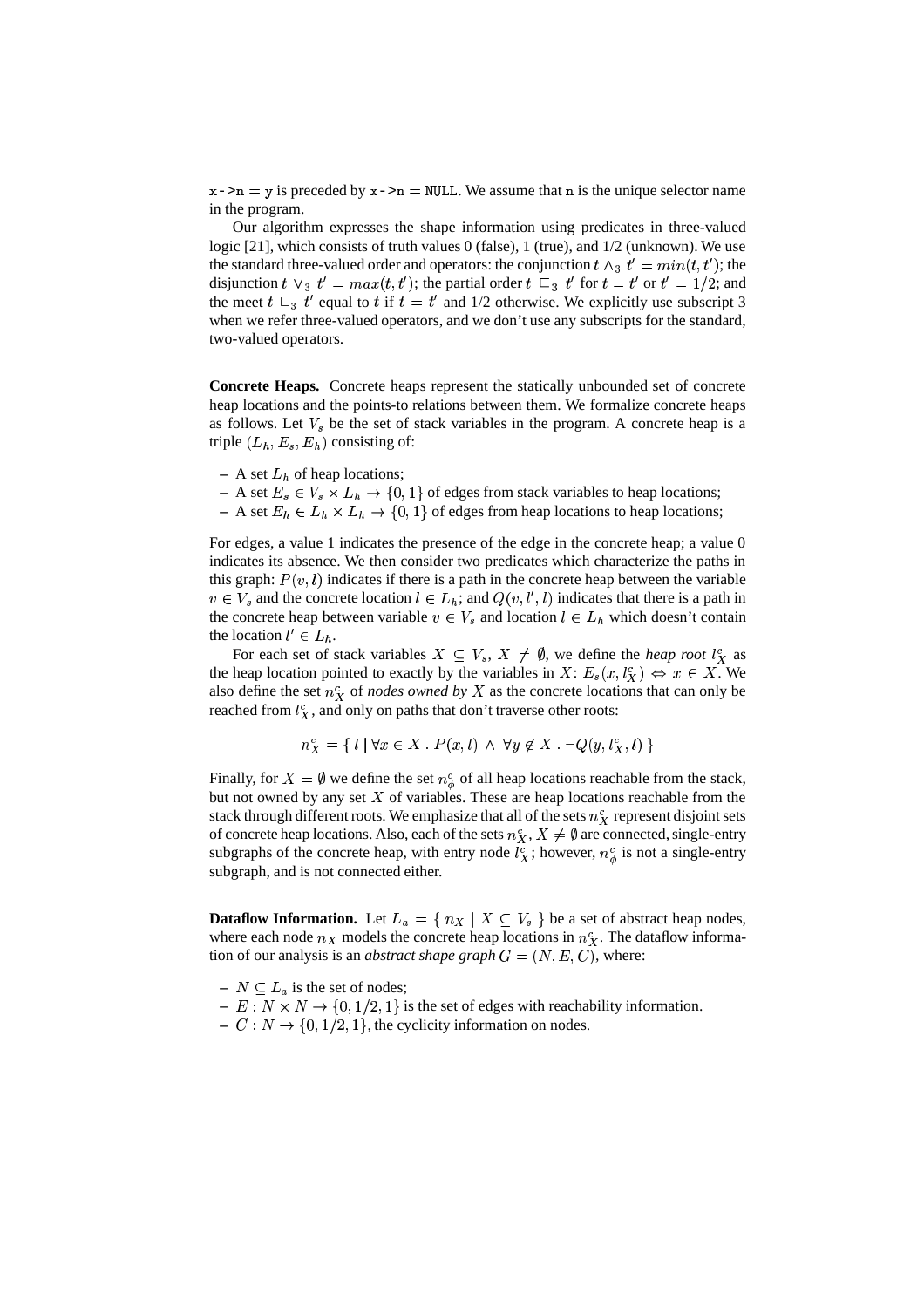The above predicates have the following meaning. If  $E(n, m) = 1$ , the edge between *n* and *m* is definitely reachable (i.e., the locations in *m* are definitely reachable from the locations in *n*); if  $E(n, m) = 1/2$ , the edge is possibly reachable; otherwise, it doesn't exist. The cyclic predicate  $C(n)$  is 1 if there definitely is a cycle in the concrete heap structure modeled by  $n$ ; it is  $1/2$  if there may be a cycle; and it is 0 if there definitely isn't any cycle. The predicate  $C$  refers to internal cycles consisting only of locations modeled by  $n$ . We denote by  $A$  the set of all abstract shape graphs.

We graphically represent nodes n with  $C(n) \neq 0$  with double circles; definitely reachable edges with solid lines; and possibly reachable edges with dashed lines. Finally, we omit  $n_{\phi}$  if it has no incoming or outgoing edges to other abstract nodes. The shape graphs from Figure 2 use this graphical representation.

The *abstraction* function  $\delta$  characterizes the relation between concrete heaps and abstract shape graphs. Given a concrete heap  $(L_h, E_s, E_h)$ , we define its abstraction  $(N, E, C) = \delta(L_h, E_s, E_h)$  as follows:

$$
N = \{ n_X \mid n_X^c \neq \emptyset \} \cup \{ n_{\phi} \}
$$
  
\n
$$
E(n_X, n_Y) = \bigvee \{ E_h(l_x, l_y) \mid l_x \in n_X^c, l_y \in n_Y^c \}
$$
  
\n
$$
C(n_X) = \begin{cases} 1 \text{ if } \exists l_1, \dots, l_k \in n_X^c \cdot E_h(l_k, l_1) \land \bigwedge \{ E_h(l_i, l_{i+1}) \mid 1 \le i < k \} \\ 0 \text{ otherwise} \end{cases}
$$

The node  $n_{\phi}$  models a subgraph of the heap which is not connected and may have multiple entries. Intuitively,  $n_{\phi}$  contains imprecise shape information and the analysis uses it as a fallback mechanism to conservatively handle the case of shared structures.

**Merge Operation.** The dataflow analysis merges shape graphs at each control-flow point in the program. The merge operation is non-trivial in our abstraction, because it must account for the following scenario. Consider two abstract graphs  $G_1$  and  $G_2$ that we want to merge. Also consider that one of these graphs contains a definitely reachable edge  $(n, m)$ , but the other graphs contains only the target node m. In this case,  $m$  is not reachable from  $n$  in the second graph, so the analysis must conclude that  $(n, m)$  is possibly reachable in the merged graph. The following merge operation precisely captures this behavior. If  $G_1 = (N_1, E_1, C_1)$  and  $G_2 = (N_2, E_2, C_2)$ , the merged graph is  $G_1 \sqcup G_2 = (N, E, C)$ , where:

$$
N = N_1 \cup N_2
$$
  
\n
$$
C(n) = \begin{cases} C_1(n) \cup_3 C_2(n) & \text{if } n \in N_1 \cap N_2 \\ C_1(n) & \text{if } n \notin N_2 \\ C_2(n) & \text{if } n \notin N_1 \end{cases}
$$
  
\n
$$
E(n,m) = \begin{cases} E_1(n,m) \cup_3 E_2(n,m) & \text{if } \{n,m\} \subseteq N_1 \cap N_2 \\ 1 & \text{if } (E_1(n,m) = 1 \land m \notin N_2) \lor (E_2(n,m) = 1 \land m \notin N_1) \\ 0 & \text{if } (n \notin N_1 \lor m \notin N_1) \land (n \notin N_2 \lor m \notin N_2) \end{cases}
$$

In general we may have abstract shape graphs containing nodes  $n<sub>X</sub>$  and  $n<sub>Y</sub>$  such that X and Y each include a stack variable  $x \in V_s$ . Clearly, in no execution of the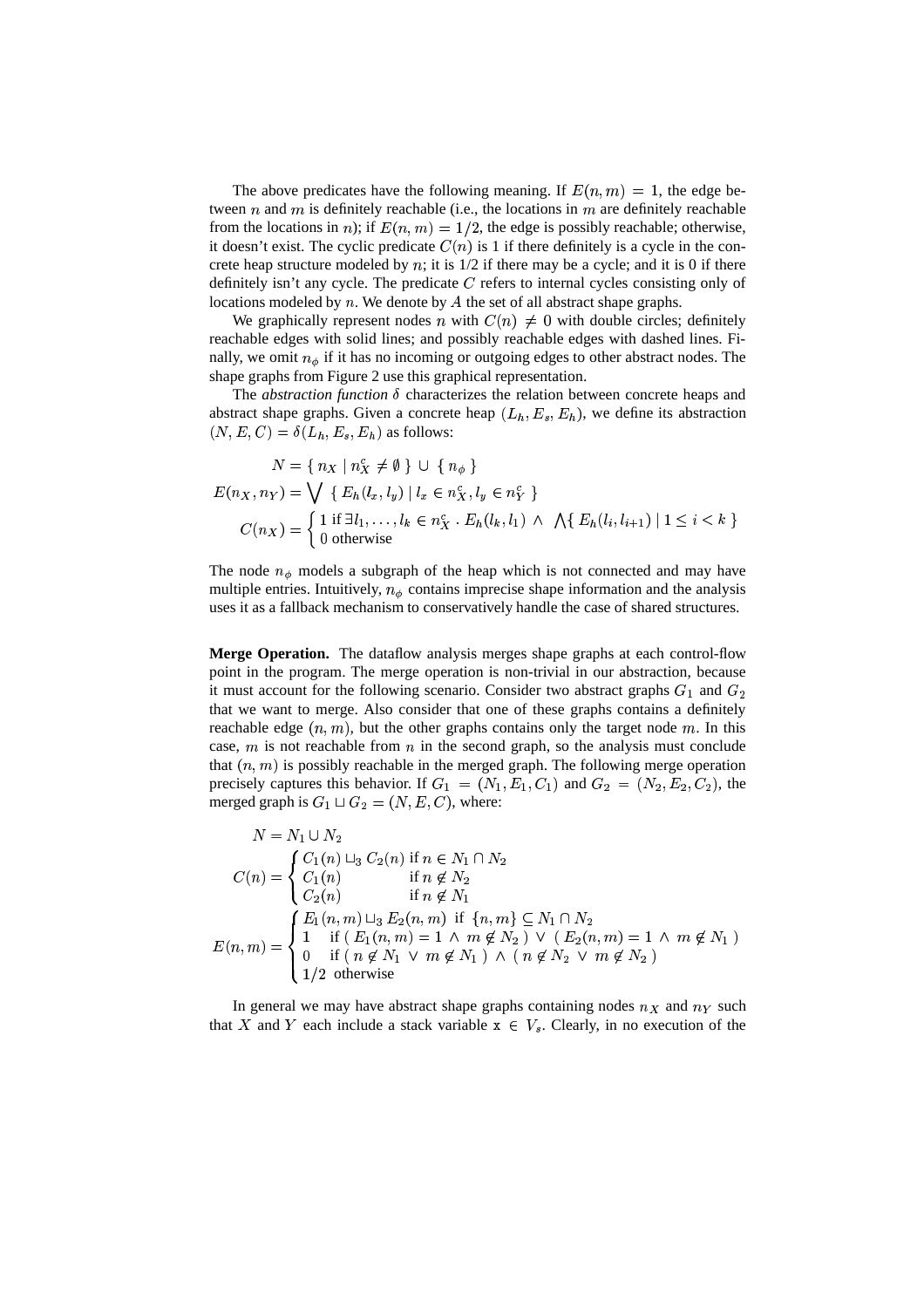| $Case: \mathbf{x} = \text{malloc}()$                                                                                                                                                                                                                                                                                                                                                                                                                                                       | <i>Case</i> : $x = y$                                                                                                                                                                                                             |  |
|--------------------------------------------------------------------------------------------------------------------------------------------------------------------------------------------------------------------------------------------------------------------------------------------------------------------------------------------------------------------------------------------------------------------------------------------------------------------------------------------|-----------------------------------------------------------------------------------------------------------------------------------------------------------------------------------------------------------------------------------|--|
| $N' = N \cup \{n_{\{\mathbf{x}\}}\}\$<br>$C'(n) = \begin{cases} 0 & \text{if } n = n_{\{\mathbf{x}\}} \\ C(n) & \text{otherwise} \end{cases}$<br>$E'(n, m) = \begin{cases} 0 \text{ if } n_{\{x\}} \in \{n, m\} \\ E(n, m) \text{ otherwise} \end{cases}$                                                                                                                                                                                                                                  | $N' = \{ f(n)   n \in N \}$<br>$C'(n) = C(f^{-1}(n))$<br>$E'(n,m) = E(f^{-1}(n), f^{-1}(m))$<br>$f\colon\thinspace N\to N'$<br>$f(n_Y) = \begin{cases} n_{Y\cup\{x\}} & \text{if } y \in Y \\ n_Y & \text{otherwise} \end{cases}$ |  |
| <i>Case</i> : $x \rightarrow n = NULL$                                                                                                                                                                                                                                                                                                                                                                                                                                                     | <i>Case</i> : $x \rightarrow n = y$                                                                                                                                                                                               |  |
| $N' = N$<br>$C'(n_X) = \begin{cases} 0 & \text{if } \mathbf{x} \in X \\ C(n_X) & \text{otherwise} \end{cases}$ $E'(n_X, n_Y) = \begin{cases} 0 & \text{if } \mathbf{x} \in X \\ C(n_Z) & \text{otherwise} \end{cases}$ $E'(n_X, n_Y) = \begin{cases} 1 & \text{if } \{ \mathbf{x}, \mathbf{y} \} \subseteq Z \\ C(n_Z) & \text{otherwise} \end{cases}$ $E'(n_X, n_Y) = \begin{cases} 1 & \text{if } \mathbf{x} \in X \land \mathbf{y} \in Y \\ E(n_X, n_Y) & \text{otherwise} \end{cases}$ | $N' = N$                                                                                                                                                                                                                          |  |
| <i>Case:</i> $\mathbf{x} = \texttt{null}, \text{if } n_{\{\mathbf{x}\}} \notin N$<br>$N' = \{ g(n)   n \in N \}$<br>$C'(n) = C(g^{-1}(n)), \forall n \in N$<br>$E'(n, m) = E(g^{-1}(n), g^{-1}(m))$<br>$q: N \to N'$<br>$g(n_Z) = n_{Z-\{x\}}$                                                                                                                                                                                                                                             |                                                                                                                                                                                                                                   |  |

**Fig. 3.** Transfer function  $\llbracket s \rrbracket_{\text{conf}}(N, E, C) = (N', E', C')$  for simple cases

program can there coexist a concrete heap location from  $n_X^c$  with one from  $n_Y^c$ . We say that a graph G is *incompatible* if it contains two nodes  $n<sub>X</sub>$  and  $n<sub>Y</sub>$  such that  $X \neq$  $Y \wedge X \cap Y \neq \emptyset$ . Given a shape graph G, we say that G' is a *possible configuration* if it is a maximal compatible subgraph of  $G$ . We use the term "maximal subgraph" relative to the partial order relation induced by the merge operator defined above. Finally, we denote by *Confs* (G) the set of all possible configurations of a graph  $G$ .

**Transfer Functions.** For each statement s in the program, we define a transfer function  $\llbracket s \rrbracket$ :  $A \rightarrow A$ , which describes how the statement modifies the input abstract shape graph. The analysis first splits the input graph  $G$  into all of the possible configurations in *Confs* (G). It then analyzes each configuration separately. At the end, it merges the result for each configuration. Therefore, we express the transfer function as follows:

$$
[\![s]\!](G) = \bigsqcup_{G' \in Confs(G)} [s]\!_{conf}(G')
$$

where  $[s]_{\text{conf}}$  is a transfer function defined to operate only on compatible graphs. Figures 3, 4, and 5 present the full definition of the transfer functions  $\llbracket s \rrbracket_{\text{conf}}$  that the algorithm uses to analyze each configuration.

Figure 3 shows the transfer function for statements  $x = \text{malloc}($ ,  $x = y, x \rightarrow n =$ NULL,  $x \rightarrow n = y$ , and  $x =$  NULL when  $n_{\{x\}} \notin N$ . These equations use two helper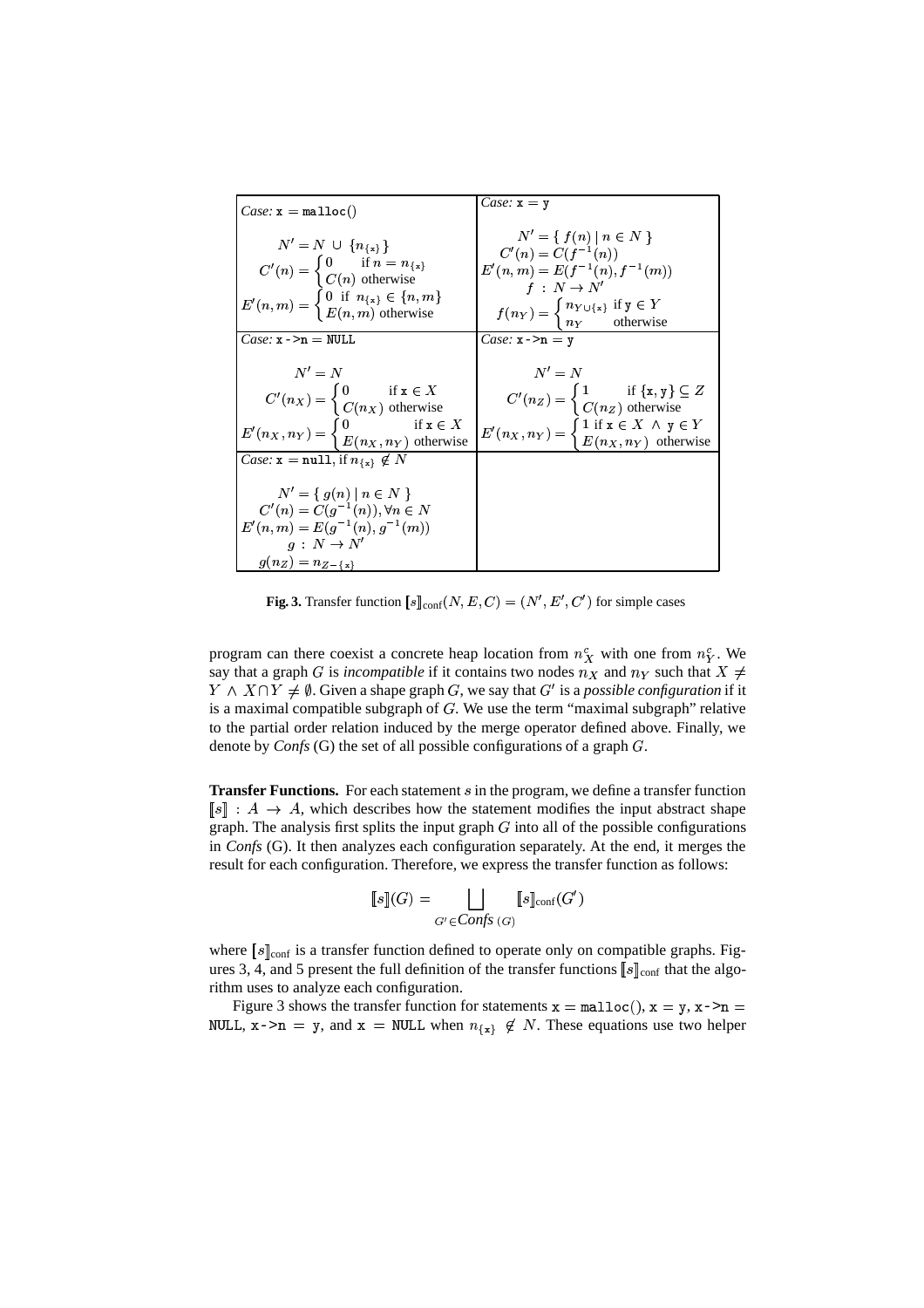| $\overline{N' = N} - \{n_{\{x\}}\}\$                                                                                                                                                                                                                |
|-----------------------------------------------------------------------------------------------------------------------------------------------------------------------------------------------------------------------------------------------------|
| $C'(n) = C(n) \vee_3 (S(n, n_{\{x\}}) \wedge_3 C(n_{\{x\}})) \vee_3$                                                                                                                                                                                |
| $(S(n, n_{\{x\}}) \wedge_3 E(n, n_{\{x\}}) \wedge_3 E(n_{\{x\}}, n))$                                                                                                                                                                               |
| $E'(n, m) = E(n, m) V_3$                                                                                                                                                                                                                            |
| $(S(n, n_{\{x\}}) \wedge s \ E(n_{\{x\}}, m)) \vee s$                                                                                                                                                                                               |
| $(S(n, n_{\{x\}})$ $\wedge_3$ $m = n)$ $\vee_3$                                                                                                                                                                                                     |
| $(S(n_\phi, n_{\{\mathbf{x}\}}) \land_3 m = n_\phi \land_3 E(n, n_{\{\mathbf{x}\}})) \lor_3$                                                                                                                                                        |
| $S(n, n_{\phi})$ $\wedge$ <sub>3</sub> $E(n_{\phi}, m)$ )                                                                                                                                                                                           |
| 1 if $E(n, m) = 1 \wedge (\forall n' \notin \{n, m\} \cdot E(n', m) = 0)$                                                                                                                                                                           |
| $1/2$ if $E(n, m) \in \{1, 1/2\}$ $\wedge$                                                                                                                                                                                                          |
| $S(n,m) = \{$ $\forall n' \notin \{n,m\} \cdot E(n',m) \in \{0,1/2\} \setminus \Lambda$                                                                                                                                                             |
| $(E(n, m) \neq 1 \vee \exists n' \neq m \cdot E(n', m) = 1/2)$                                                                                                                                                                                      |
| $\Omega$<br>otherwise                                                                                                                                                                                                                               |
| $S(n_\phi,m) = \left\{ \begin{matrix} 1 \overline{/2 \text{ if } \exists n,n' \text{ . } n \neq n' \text{ }\wedge \text{ } E(n,m) \neq 0 \text{ }\wedge \text{ } E(n',m) \neq 0 \text{ })} \\ 0 \hspace{5mm} \text{otherwise} \end{matrix} \right.$ |
|                                                                                                                                                                                                                                                     |
| $S(n, n_{\phi}) = \begin{cases} 1/2 \text{ if } E(n_{\{x\}}, n_{\phi}) \neq 0 \; \wedge \; E(n, n_{\phi}) \neq 0 \; \wedge \; (\forall n' \neq n_{\{x\}} \cdot E(n', n_{\{x\}}) \neq 1) \\ 0 \quad \text{otherwise} \end{cases}$                    |
| otherwise                                                                                                                                                                                                                                           |

**Fig. 4.** Transfer function for  $x = NULL$ , when  $n_{\{x\}} \in N$ , which performs summarization. The predicate  $S(n, m)$  evaluates to 1 in the case of precise summarization of m into n and  $1/2$  for imprecise summarization.

| $\ x = y - \ge n\ _{conf}(G) =$     $G_p$ (where $y \in Y$ )<br>$E(n_Y, p) \neq 0$                                                                                                                                                                                                                                                                                                                                                                                                                                                                                                                                       |                                                                                                                                                                       |  |  |
|--------------------------------------------------------------------------------------------------------------------------------------------------------------------------------------------------------------------------------------------------------------------------------------------------------------------------------------------------------------------------------------------------------------------------------------------------------------------------------------------------------------------------------------------------------------------------------------------------------------------------|-----------------------------------------------------------------------------------------------------------------------------------------------------------------------|--|--|
| <i>Case:</i> $p = n_Y$ (materialization on self edge)<br>$N_p = N \cup \{n_{\{x\}}\} \cup \{n_{Y \cup \{x\}} \mid C(n_Y) \neq 0\}$<br>$C_p(n) = \begin{cases} 0 & \text{if } n = N_Y \\ C(n_Y) & \text{if } n = n_{\{x\}} \\ C(n) & \text{otherwise} \end{cases}$ $\lor n = n_{Y \cup \{x\}}$<br>$E_p(n,m) =$                                                                                                                                                                                                                                                                                                            | Case: $p \neq N_Y$ and $p \neq n_{\phi}$<br>$N_p = \{ h(n)   n \in N \}$<br>$C_p(n) = \begin{cases} 0 & \text{if } n = N_Y \\ C(h(n)) & \text{otherwise} \end{cases}$ |  |  |
| $\left[ \begin{array}{lllllllllllllllllllllllllllllllllllllllllll} E(n,m) & \text{if } n \not\in \{n_Y,n_{\{x\}},n_{Y\cup\{x\}}\} & \\ 1 & \text{if } n=n_Y \ \wedge \ m=n_{\{x\}} & \\ 0 & \text{if } n=n_Y \ \wedge \ m \neq n_{\{x\}} & \\ E(n_Y,m) & \text{if } n=n_{\{x\}} \ \wedge \ m \not\in \{n_{\{x\}},n_{Y}\} & \\ 1/2 & \text{if } n=n_{\{x\}} \ \wedge \ m=n_{\{x\}} & \\ \end{array} \right] \left\{ \begin{array$<br>$1/2 \wedge_3 C(n_Y)$ if $n = n_{\{x\}} \wedge m = n_Y$<br>$\begin{cases} 1 & \text{if } m = n = n_{Y \cup \{x\}} \\ E(n_Y, m) & \text{if } m \neq n = n_{Y \cup \{x\}} \end{cases}$ | where:<br>$h(n) = \begin{cases} n_{Z \cup \{x\}} & \text{if } p = n_Z \\ n & \text{otherwise} \end{cases}$                                                            |  |  |

**Fig. 5.** Transfer function for  $\mathbf{x} = \mathbf{y} - \infty \mathbf{n}$ , which performs materialization. We obtain each graph  $G_p = (N_p, E_p, C_p)$  by following one edge, from  $n_Y$  to p.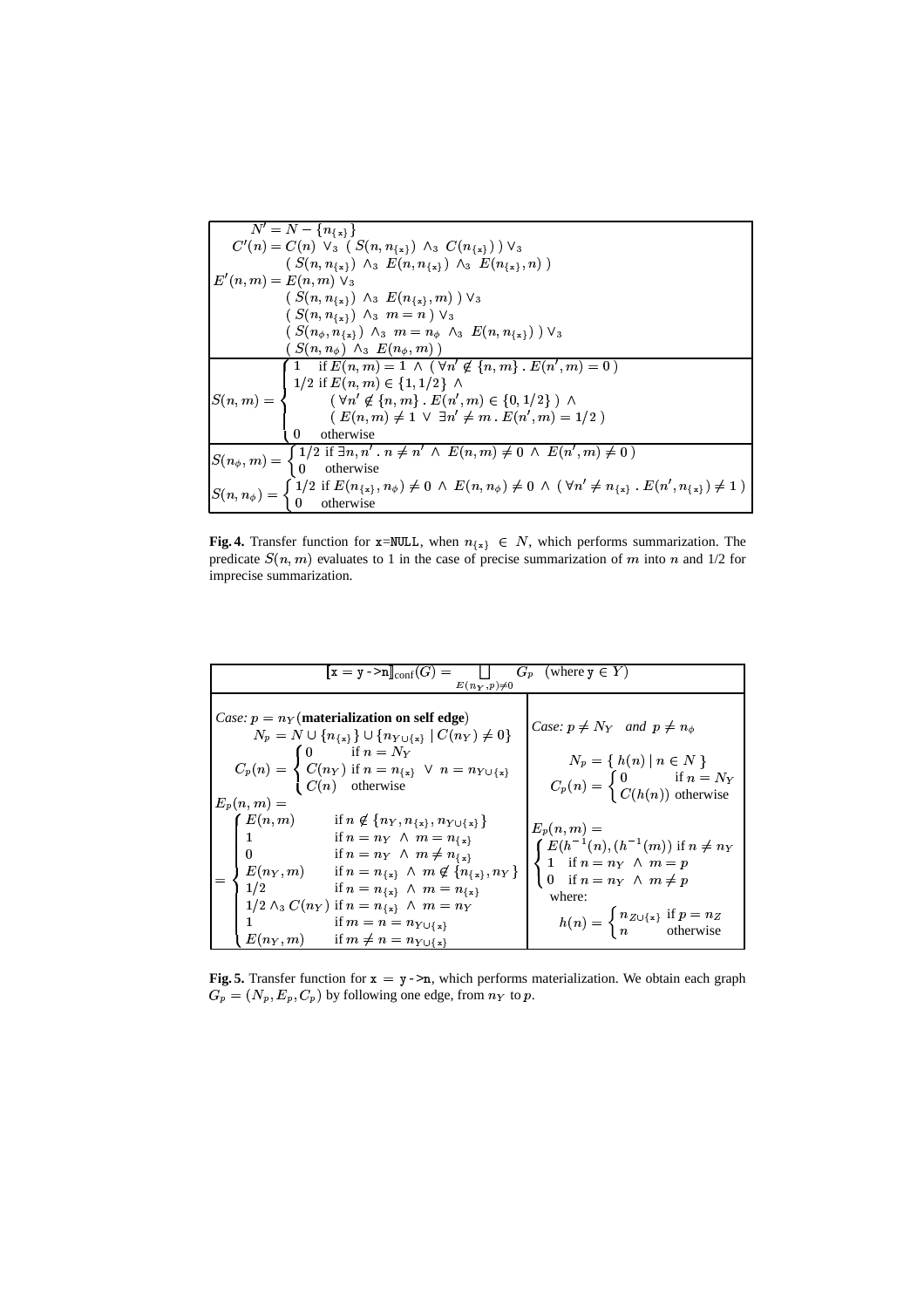

**Fig. 6.** Summarization for  $x = NULL$ : a) precise summarization, b) imprecise summarization.

functions  $f$  and  $g$ , which are invertible because the input graph  $G$  is compatible. Hence,  $f^{-1}$  and  $g^{-1}$  are well-defined.

The materialization and summarization of nodes is significantly more complex. Figure 4 presents the equations for the summarization of nodes, which takes place for a statement x=NULL, when  $n_{\{\mathbf{x}\}} \in N$ . Let  $n_Y$  be a node with an edge to  $n_{\{\mathbf{x}\}}$ . The analysis can precisely summarize the node  $n_{\{\mathbf{x}\}}$  into  $n_Y$  only if there a single incoming edge to  $n_{\{\mathbf{x}\}}$ , and that edge is definitely reachable. Figure 6(a) shows this case. If there are multiple incoming edges to  $n_{\{x\}}$ , and two or more are definitely reachable edges, then the analysis summarizes  $n_{\{x\}}$  into  $n_{\phi}$ . Finally, if there are multiple incoming edges to  $n_{\{\mathbf{x}\}}$ , and at most one is a definitely reachable edges, then the analysis must summarize  $n_{\{\mathbf{x}\}}$  both into  $n_{\phi}$  and into the nodes that point to  $n_{\{\mathbf{x}\}}$  using definitely reachable edges. Figure 6(b) shows a case of imprecise summarization.

Figure 5 presents the transfer functions for an assignment  $x = y \rightarrow n$ . Consider that  $n_Y$  is a node such that  $y \in Y$ . If  $n_Y$  has multiple outgoing edge, the variable x may traverse any of them during the execution of this statement. The algorithm analyzes each of these situations separately and then merges the results together. When traversing a self edge of  $n_Y$ , the analysis performs a materialization: it "extracts" one location from  $n_Y$  and creates the abstract node  $n_{\{x\}}$  to model the remaining locations. If the node  $n<sub>Y</sub>$  may have cycles, the analysis performs an imprecise materialization and adds back edges to  $n<sub>Y</sub>$ . Otherwise, the analysis performs a precise materialization and doesn't create spurious back edges.

#### **3.2 Formal Results**

We summarizes the main theoretical results for our abstraction and and our analysis in the following theorems. We show that the meet operation is well-defined, the transfer functions are monotonic, and the analysis is sound. We use  $\llbracket s \rrbracket_c$  to denote the concrete semantics of s. Because the analysis lattice has finite height, the monotonicity of the transfer functions implies that the analysis is guaranteed to terminate.

**Theorem 1.** *The merge operation is idempotent, commutative, and associative.*

**Theorem 2.** For all statements  $s$ , the transfer function  $\llbracket s \rrbracket$  is monotonic.

**Theorem 3** (Soundness). If  $H_c$  is a concrete heap, then for all statements  $s$  we have  $\delta(\llbracket s \rrbracket_c(H_c)) \sqsubseteq \llbracket s \rrbracket(\delta(H_c)),$  where  $\delta$  is the abstraction function defined in Section 3.1.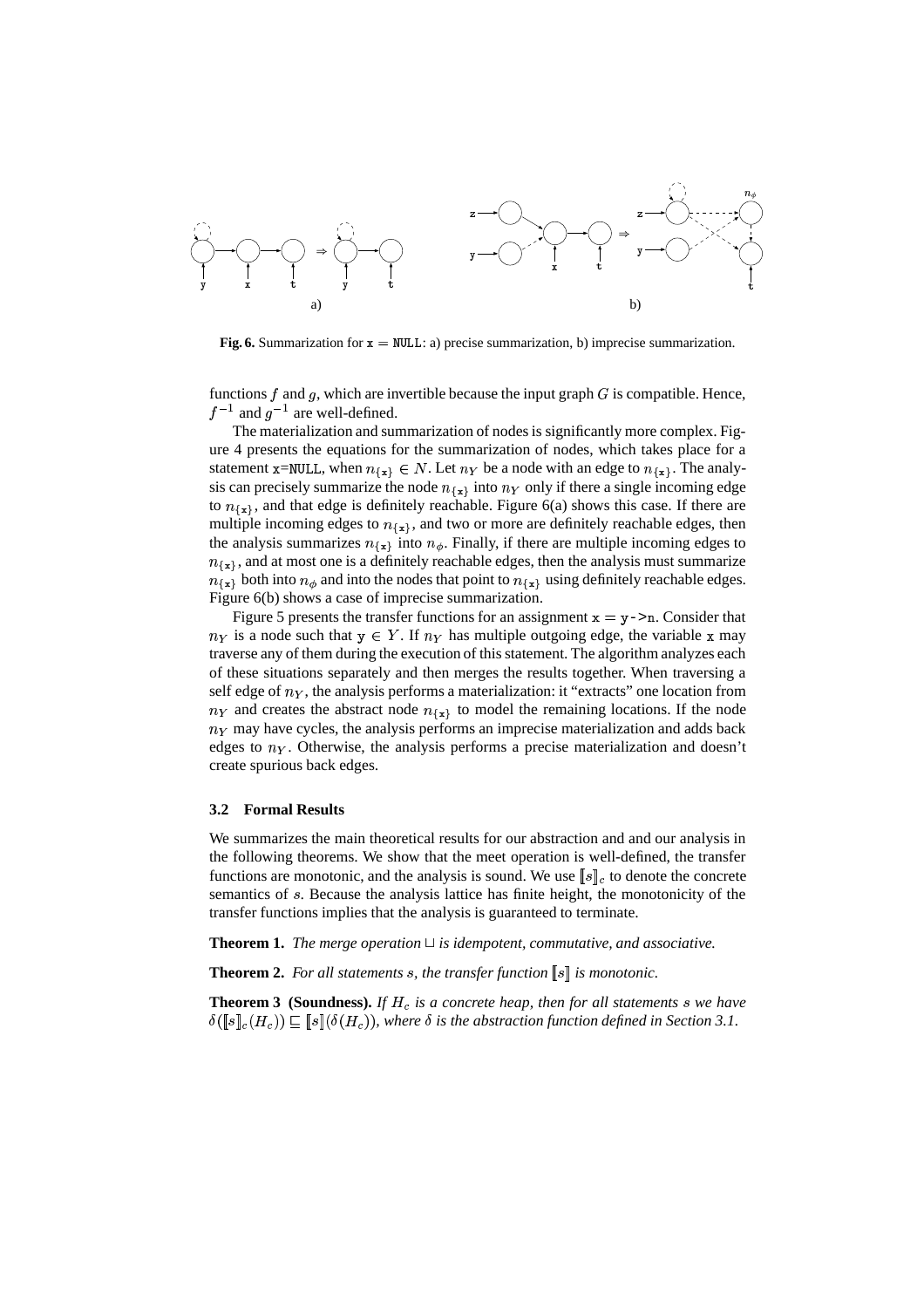#### **3.3 Node Labels**

This section presents the algorithm for computing accessed heap regions for statements and procedures in the program. The main difficulty when computing the accessed heap regions in our abstraction is that the same node may represent different concrete heap locations in shape graphs at different program points. This makes it difficult to summarize heap accesses at different program points. In particular, it makes it difficult to summarize the heap accesses for each procedure in the program.

Our algorithm overcomes this difficulty using *node labels* to record information about the concrete heap locations that each abstract node represents. At the beginning of each procedure, the analysis assigns fresh labels to each node in the shape graph. Each label represents the set of concrete locations that the corresponding node models in the initial shape graph. During the analysis of individual statements, the algorithm computes, for each node and at each program point, the set of labels that describe the concrete locations that the node currently models. Finally, for each statement that reads or writes a heap location, the algorithm records the labels of the node being accessed by the statement. The analysis can therefore summarize the heap locations accessed by the whole execution of each procedure as a set of labels.

For allocation statements, the analysis uses one label per allocation site to model all of the heap cells allocated at this site in the current execution of the enclosing procedure. For an allocation site s, we denote by  $\alpha_s$  the label for this site. We denote by *Lab* the set of all labels in the analysis. This set consists of allocation site labels and fresh labels at the beginning of procedures. Within each procedure, different labels model disjoint sets of concrete heap locations.

Our analysis algorithm computes shape graphs, node labels, and access regions simultaneously. It uses an extended heap abstraction which incorporates information about labels and accessed regions. An extended shape graph is a tuple  $(N, E, C, L, R, W)$ , where N, E, and C are the same as before,  $L : N \rightarrow \mathcal{P}(Lab)$  represents the label information for nodes, and  $R, W \subseteq Lab$  characterize the heap locations that have been read and written from the beginning of the enclosing procedure. The merge operation is the pointwise union for labels and read and write sets. That is, if  $G_1$  =  $(N_1, E_1, C_1, L_1, R_1, W_1)$  and  $G_2 = (N_2, E_2, C_2, L_2, R_2, W_2)$ , then the merged graph is  $G_1 \sqcup G_2 = (N, E, C, L, R, W)$ , where N, E, and C are computed as before, and:

$$
R = R_1 \cup R_2
$$
  
\n
$$
W = W_1 \cup W_2
$$
  
\n
$$
L(n) = \begin{cases} L1(n) \cup L_2(n) & \text{if } n \in N_1 \cap N_2 \\ L1(n) & \text{if } n \in N_1 - N_2 \\ L2(n) & \text{if } n \in N_2 - N_1 \end{cases}
$$

Figure 7 shows how the analysis computes the labels for each statement. For an allocation statement s, the analysis assigns the label  $\alpha_s$  of that allocation site to the newly created node. During summarization the analysis adds the labels of the summarized node to the set of labels of the node which gets summarized into. During materialization, the newly created node inherits the labels from the node on which the materialization has been performed.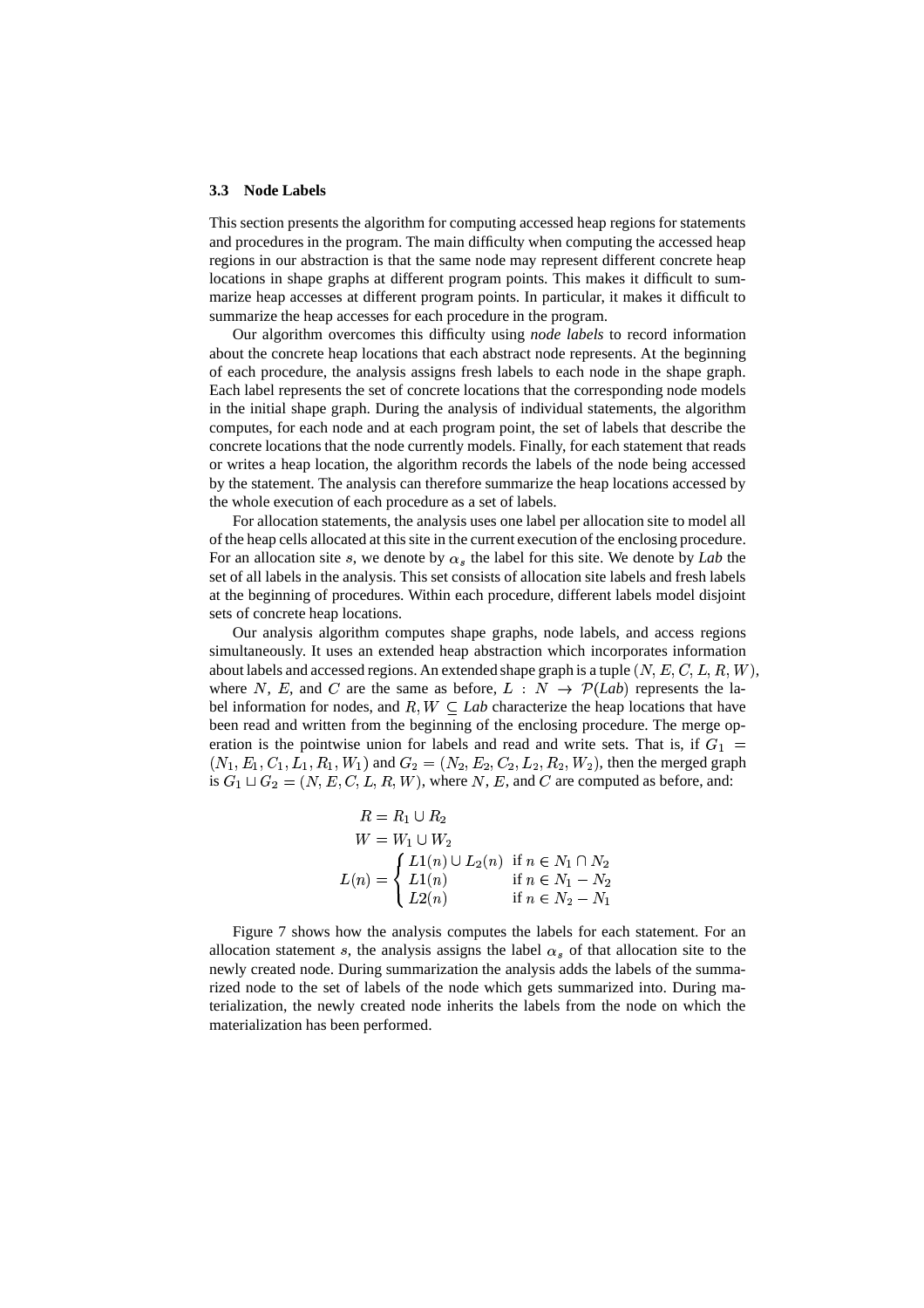| Statement                                            | New Labels                                                                                                                                                                                                                                                                                                                                                                                                                                            | Statement               | New Labels                                                                                                               |
|------------------------------------------------------|-------------------------------------------------------------------------------------------------------------------------------------------------------------------------------------------------------------------------------------------------------------------------------------------------------------------------------------------------------------------------------------------------------------------------------------------------------|-------------------------|--------------------------------------------------------------------------------------------------------------------------|
|                                                      | $\vert {\tt x} = {\tt malloc}() \big\vert L'(n) = \Big\{ \frac{L(n) \text{ if } n \in N}{n} \Big\}$<br>if $n = n_{\{x\}}$<br>$\alpha_s$                                                                                                                                                                                                                                                                                                               | $x = y$                 | $ L'(n) = L(f^{-1}(n)) $                                                                                                 |
| $x = NULL$                                           | $\bar{L}'(n) =$                                                                                                                                                                                                                                                                                                                                                                                                                                       | $x = NULL$              | $L'(n) = L(g^{-1}(n))$                                                                                                   |
| $(n_{\{x\}} \in N)$                                  | $\left\{\n\begin{array}{l} n_{1} = 0\\ \int L(n) \cup L(n_{\{x\}}) \text{ if } S(n, n_{\{x\}}) \neq 0\\ \text{ if } \frac{S(n, n_{\{x\}}) = 0}{S(n_{\{x\}}) = 0}\n\end{array}\n\right.\n\right\ \n\left.\n\begin{array}{l}\n\left.\n\begin{array}{l}\n\left.\n\right  \left.\n\right  \neq N\n\end{array}\right\}\n\right\  \xrightarrow{\iota \quad \text{(v)} - \iota} \n\left.\n\left.\n\right  \left.\n\left.\n\right  \left.\n\right  \left.\n\$ |                         |                                                                                                                          |
|                                                      |                                                                                                                                                                                                                                                                                                                                                                                                                                                       |                         |                                                                                                                          |
|                                                      | $\lceil L(n) \rceil$ if $n \in N$                                                                                                                                                                                                                                                                                                                                                                                                                     | $x \rightarrow -\infty$ |                                                                                                                          |
| $\begin{cases} x = y - > n \\ (p = p_Y) \end{cases}$ | $L'(n) = \begin{cases} L(n_Y) & \text{if } n = n_{\{x\}} \\ L(n_Y) & \text{if } n = n_{Y \cup \{x\}} \end{cases}$                                                                                                                                                                                                                                                                                                                                     |                         |                                                                                                                          |
|                                                      |                                                                                                                                                                                                                                                                                                                                                                                                                                                       |                         | $\begin{vmatrix} x = y - \n\end{vmatrix}$<br>$\begin{vmatrix} p \neq p_Y, n_{\phi} \end{vmatrix}$ $L'(n) = L(h^{-1}(n))$ |

Fig. 7. Equation for computing label sets, using the summarizarization predicate  $S$  and the functions  $f$ ,  $g$ , and  $h$  defined in Figures 3, 4, and 5.

Finally, the analysis computes the locations being read and written by each statement in a straightforward manner. For each heap update  $x \rightarrow n = NULL$  or  $x \rightarrow n = y$ , the analysis augments the set of written locations with the labels of all the nodes points to:  $W' = W \cup \bigcup_{x \in X} L(n_X)$ . Similarly, for each assignment  $x = y - \infty$ , the analysis augments the set of read locations with the labels of all the nodes y points to:  $R' = R \cup \bigcup_{\pi \in V} L(n_Y)$ . In all of the other cases, the sets of locations being read or written remain unchanged.

### **3.4 Interprocedural Analysis**

Our algorithm performs a context-sensitive inter-procedural analysis to accurately compute shape information for procedure calls. At each call site, the algorithm maps the current analysis information into the name space of the invoked procedure, analyzes the procedure, then unmaps the results back into the name space of the caller. This general mechanism is similar to existing inter-procedural pointer analyses [4, 24, 19]. However, our mapping and unmapping processes are different than in pointer analysis because they operate on a different abstraction. In particular, our analysis maps and unmaps shape graphs, node labels, and read and write sets. Like existing context-sensitive pointer analyses, our algorithm caches the analysis results every time it analyzes a procedure. At each call site, the analysis sets up the calling context and looks this context up in the cache to determine if an analysis result is available for this context. If so, it uses the results of the previous analysis of the procedure. Otherwise, it analyzes the caller in the new context.

**Mapping and Unmapping.** The mapping process sets up the calling context for the invoked procedure. Consider a call statement  $f(a_1, \ldots, a_n)$  which invokes procedure f. Without loss of generality, we assume that each of the actual arguments  $a_1, \ldots, a_n$ are local variables in the caller's environment. Let  $p_1, \ldots, p_n$  be the formal parameters of the invoked procedure f. If the analysis information at the call site is  $G =$  $(N, E, C, L, R, W)$ , the mapping process builds the input context  $G_i$  for the invoked procedure f as follows:

– It first partitions the nodes N of G into two sets:  $N_r$ , representing the nodes reachable from the actual parameters  $a_1, \ldots, a_n$  at the call site, and  $N_u = N - N_r$ ,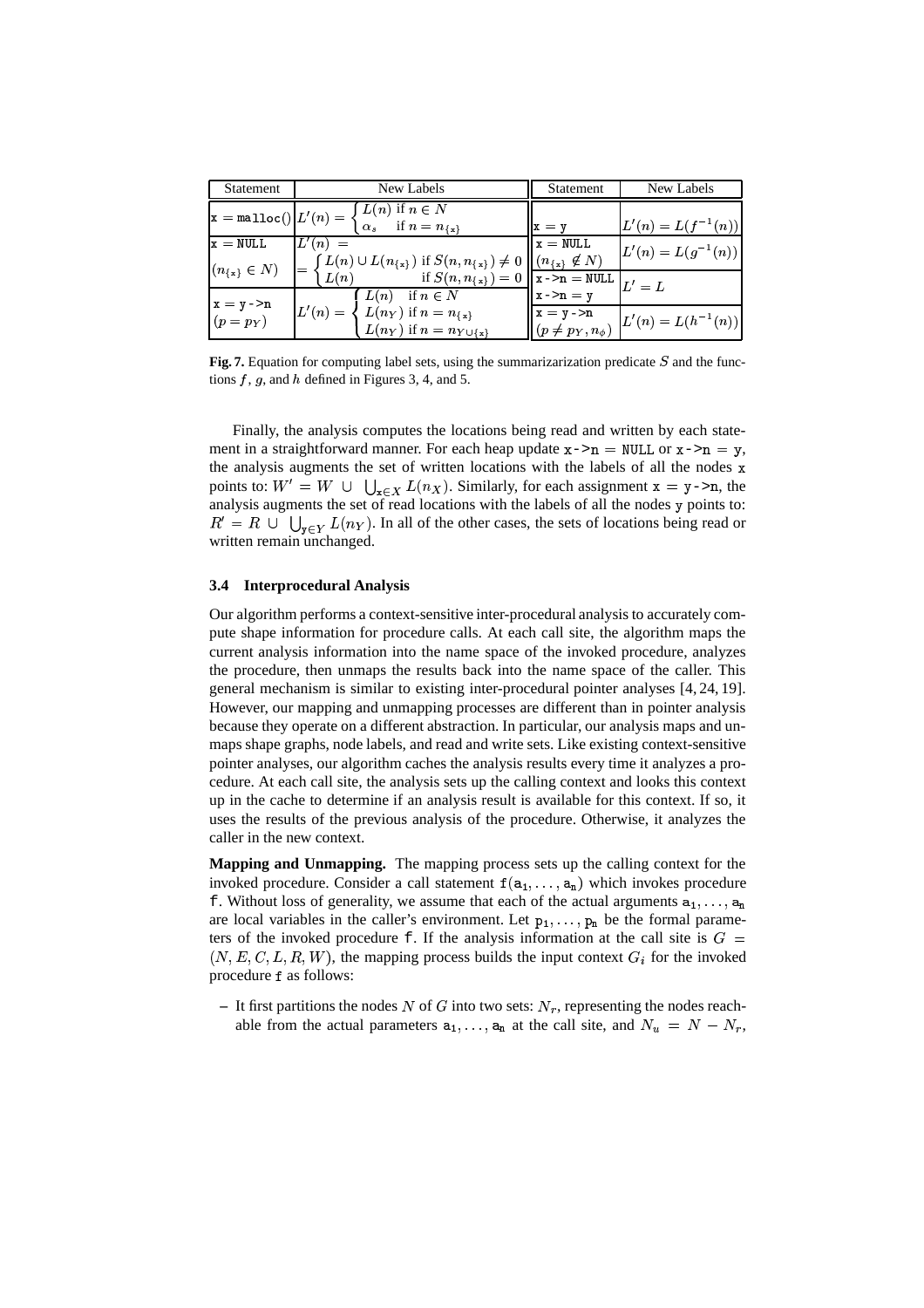representing the nodes unreachable from the actual parameters. Let  $G_r$  be the subgraph of G restricted to the nodes in  $N_r$ , and  $G_u$  be the unreachable subgraph of G, restricted to the nodes in  $N_u$ . The analysis proceeds with  $G_r$  to set up the calling context; it recovers the unreachable subgraph  $G_u$  later, during the unmapping.

- **–** It then removes all of the local variables, except for the actual arguments, from the shape graph  $G_r$  and produces a new graph  $G'_r$ . For this, the analysis performs assignments  $x = NULL$  for each variable  $x$  which is not an actual parameter. During the removal of local variables, the analysis constructs a node map  $m: N'_r \to$  $\mathcal{P}(N_r)$  that records, for each node in  $G'_r$ , which nodes of  $G_r$  it represents.
- $-$  The analysis re-labels each node in  $G'_{r}$  with a fresh label and produces a new graph  $G''_r$ . It records the re-labeling information using a function  $l: Lab \rightarrow N'_r$  such that  $l(\alpha')$  represents the node of  $N'_r$  which has been re-labeled with  $\alpha'$ .
- $-$  Finally, the analysis replaces each actual parameter  $a_i$  in  $G''_r$  with the corresponding formal parameter  $p_i$ , and produces the graph  $G_i = (N_i, E_i, C_i, L_i, \emptyset, \emptyset)$ , which is the calling context for the invoked procedure f.

Next, the analysis uses the constructed calling context  $G_i$  to determine the output graph  $G_o = (N_o, E_o, C_o, L_o, R_o, W_o)$ . The analysis computes  $G_o$  either by re-using a previous analysis for this context from the cache, or by analyzing the invoked function f. Further, the analysis unmaps the output graph  $G<sub>o</sub>$  and computes the graph  $G'$  in the caller's analysis domain, at the program point right after the call. The unmapping process consists of the following steps:

- The analysis replaces each formal parameter  $p_i$  with the corresponding actual parameter  $a_i$  at the call site, and produces a graph  $G'_o = (N'_o, E'_o, C'_o, L'_o, R_o, W_o)$ . Here we assume that the formal parameters are never modified in the procedure body. Hence, they point to the same location throughout the procedure. One can relax this condition using temporary variables and assignments which copy the initial values of the formal parameters into these temporary variables.
- $-$  Next, the analysis replace nodes in  $G'_{\rho}$  with nodes from the reachable subgraph  $G_r$ before the call; it produces a new graph  $G''_o = (N''_o, E''_o, C''_o, L''_o, R''_o, W''_o)$ . Intuitively, the analysis recovers the caller's local information, which has been removed during the mapping process.

The algorithm computes the shape information  $N_0''$ ,  $E_0''$ ,  $C_0''$ , and  $L_0''$  as follows. For each node  $n' \in N'_o$ , it examines the following possibilities:

- if  $L'_o(n') = {\alpha'}$  and  $\alpha' \notin R_o \cup W_o$ : the region  $\alpha'$  was neither read nor written by the execution of f. It means that the internal structure of this region has not been modified by the call, and no pointers into the middle of this structure have been created. It is therefore safe to replace the node labeled with  $\alpha'$  in  $G'_{\alpha}$  with its corresponding subgraph from  $G_r$ , consisting of all the nodes in  $m(l(\alpha'))$ .
- if  $L'_o(n') = {\alpha'}$ ,  $\alpha' \in R_o \cup W_o$ ,  $\alpha' \notin L'_o(n'')$ ,  $\forall n'' \neq n'$ ,  $|m(l(\alpha'))\}| = 1$ : the heap structure represented by the region  $\alpha'$  may have been read or written, but it represents exactly one node in both  $G_r$  and  $G'_o$ . The analysis can safely replace the node n' with the unique node n of  $m(l(\alpha'))$ .
- Otherwise, the heap structure represented by region node  $n'$  may have been modified or represents multiple nodes in  $G_r$ . The analysis conservatively re-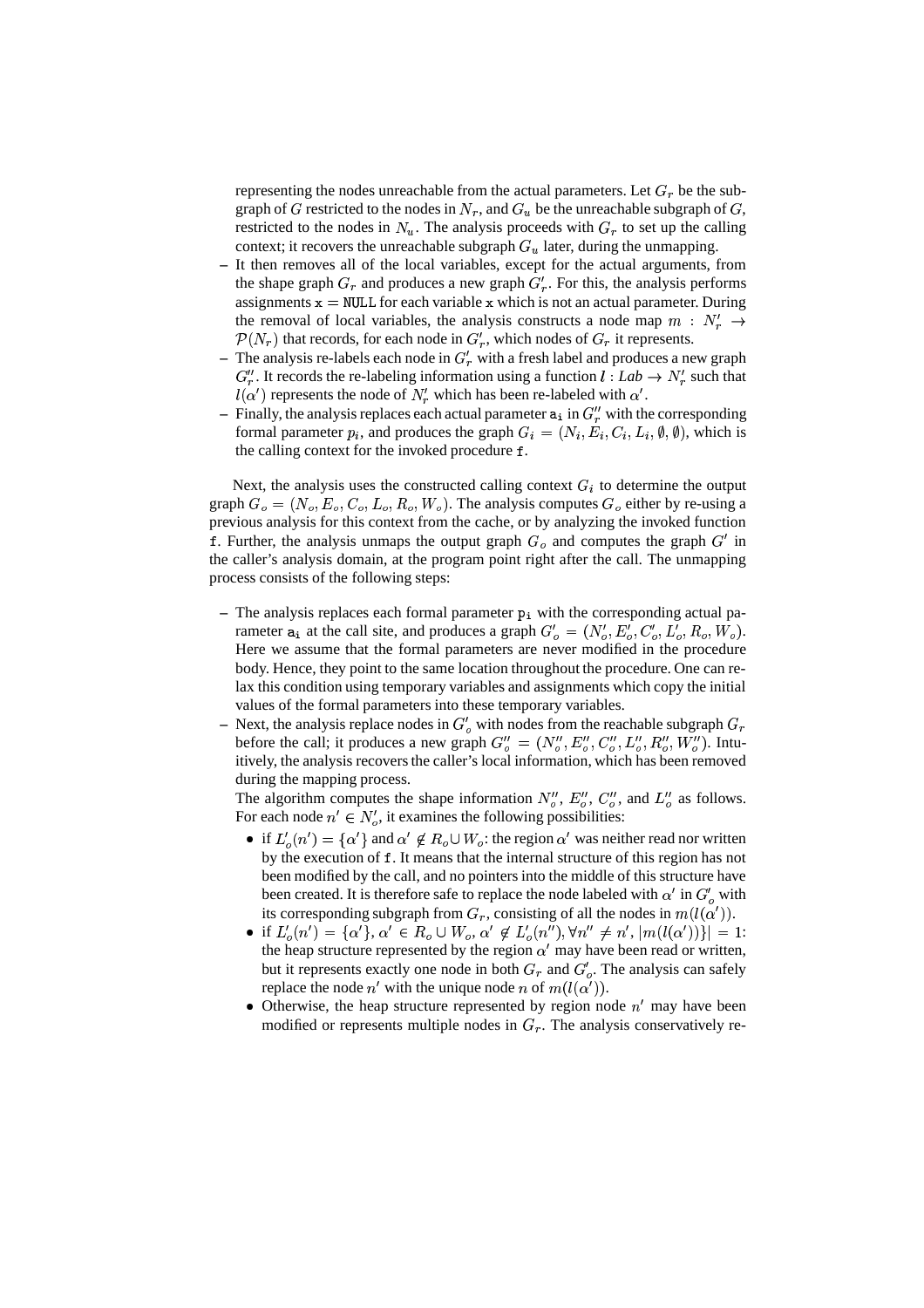| Mapping:   | $G=G_r$ :<br>ß<br>$\alpha$<br>$\alpha$<br>first<br>last<br>mid | $G'_r$ :<br><b>ニュ</b><br>$\left( \alpha ,\beta \right)$<br>$\alpha$<br>first<br>mid | $G_r''$ :<br>$\mathbf{v}$<br>$\beta'$<br>$\alpha'$<br>first<br>mid | $G_i$ :<br>$\alpha'$<br>ß<br>first<br>last |
|------------|----------------------------------------------------------------|-------------------------------------------------------------------------------------|--------------------------------------------------------------------|--------------------------------------------|
| Unmapping: | $G_o$ :<br>$\alpha'$<br>$\beta'$<br>last<br>first              | $G'_{o}$ :<br>$\alpha'$<br>$\beta'$<br>first<br>mid                                 | $G''_o = G'$ :<br>$\alpha$<br>first<br>mid                         | β<br>$\alpha$<br>last                      |

**Fig. 8.** Computed shape graphs during mapping and unmapping for quicksort example

places n' with all of the nodes in  $\bigcup$   $\{m(l(\alpha')) \mid \alpha' \in L'_{o}(n')\}$ , adds edges between any two of these nodes, and makes all of the nodes cyclic.

The analysis computes the access region information  $R''_0$  and  $W''_0$  as follows:

$$
R_o'' = R \cup \bigcup \{ L_r(n) \mid n \in m(l(\alpha')) \land \alpha' \in R_o \}
$$
  

$$
W_o'' = W \cup \bigcup \{ L_r(n) \mid n \in m(l(\alpha')) \land \alpha' \in W_o \}
$$

where  $L_r$  is the label map of subgraph  $G_r$ .

 $-$  Finally, the analysis adds back the unreachable subgraph  $G_u$  into  $G''_o$ . The resulting graph  $G'$  represents the shape graph at the program point after the call.

Although the mapping and unmapping process is conservative, it may be imprecise for regions modified by the callee. In particular, the unmapping process imprecisely restores the local variables of the caller when these variables belong to regions modified by the invoked procedure. To reduce this kind of imprecision, our analysis performs *early nullification*: it runs a dead variable analysis, identifies the earliest points where local variables are guaranteed to be dead, and inserts nullifying statements  $\mathbf{x} = \text{NULL}$ for such variables at these program points. This technique reduces the amount of local information and improves the efficiency and the precision of our algorithm.

Figure 8 shows the shape graphs that the analysis constructs during maping and unmapping for the first recursive call site in the quicksort example from Section 2. Using early nullification, the analysis inserts the statements  $prev = NULL$  and  $crt = NULL$ before the first call. These statements yield the graph  $G$  in Figure 8 at the call site. During the mapping process, the analysis derives the label map  $l : {\alpha' \mapsto n_{\text{first}}}, \beta' \mapsto$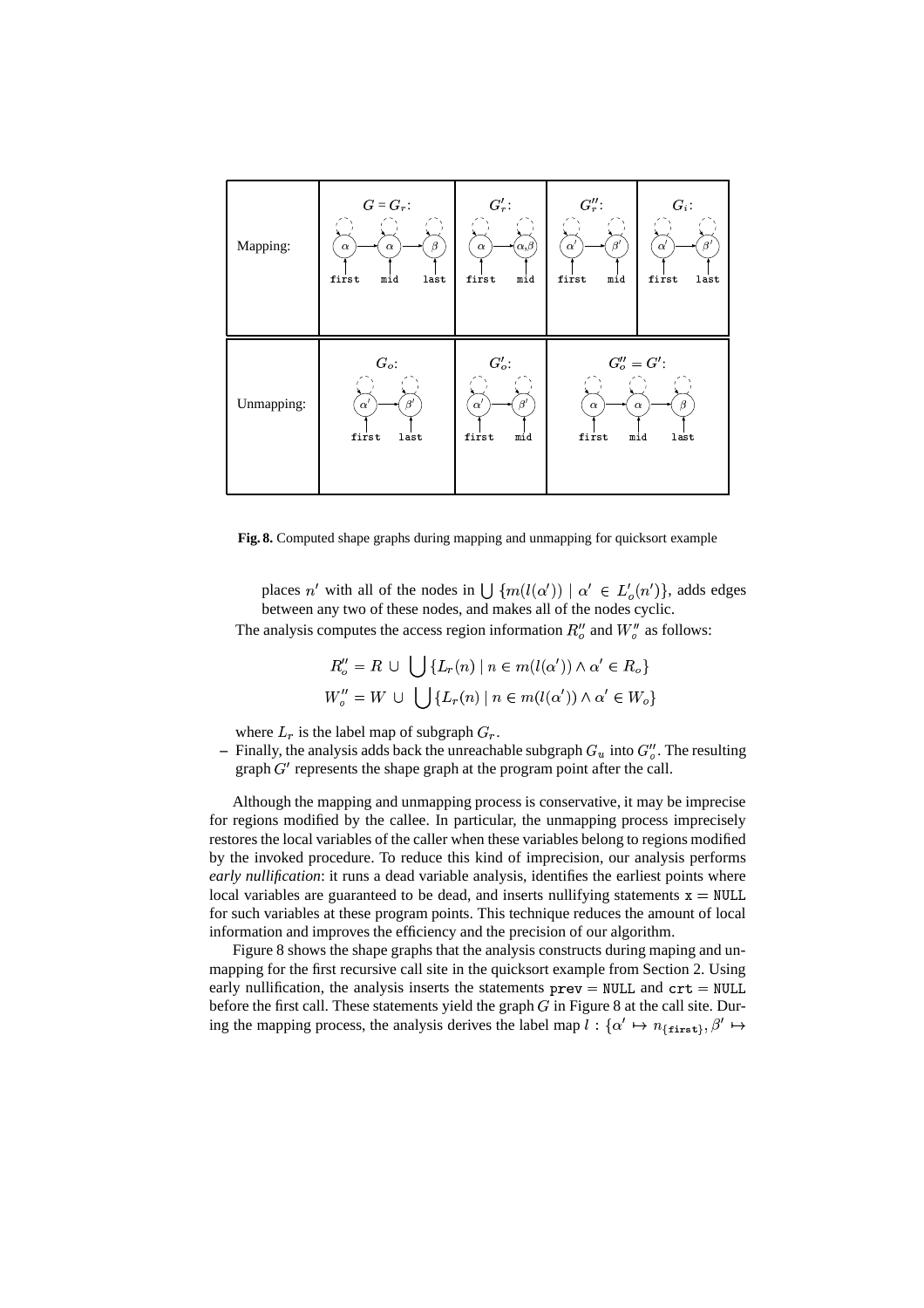$n_{\{\text{mid}\}}$  and the node map  $m: \{n_{\{\text{first}\}} \mapsto \{n_{\{\text{first}\}}\}$ ,  $n_{\{\text{mid}\}} \mapsto \{n_{\{\text{mid}\}}\}$ . During the unmapping process, the analysis starts with the output  $G<sub>o</sub>$ , whose heap access information indicates that only the first node has been read and written:  $R_o$  =  $\{\alpha'\}, W_o = \{\alpha'\}.$  The analysis can accurately replace the node  $n_{\{\text{mid}\}}$  of  $G_o$  with the subgraph of  $G_r$  consisting of nodes  $n_{\{\text{mid}\}}$  and  $n_{\{\text{last}\}}$ , because the label  $\beta'$  in  $G'_o$  denotes a region that hasn't been read or written by the invoked procedure. The resulting graph  $G''_o = G'$  represents the information after the call.

**Recursive Procedures.** For the analysis of recursive procedures, our algorithm uses a standard fixed-point approach [19]. For each calling context  $G_i$ , the analysis maintains a best analysis result  $G<sub>o</sub>$  for that context. The analysis initializes the best result  $G<sub>o</sub>$  to the bottom element in the analysis domain, which is a graph with an empty set of nodes and empty sets of read and written locations. During the analysis of the program, the algorithm creates a stack of analysis contexts that models the call stack in the execution of the program. Whenever the analysis encounters an invoked procedure already on the stack, with the same calling context, it uses its current best analysis result for that context. When the algorithm finishes the analysis of a procedure and computes a new analysis result, it merges this result with the current best analysis result for that calling context. If the current best result changes, the algorithm re-analyzes all of the dependent analyses. The process continues until it reaches a fixed point.

### **4 Extensions**

In this section we discuss three extensions to the algorithm presented so far. These extensions improve the precision, the efficiency, and the functionality of our algorithm.

## **4.1 Configurations Versus Merged Graphs**

During the analysis of each individual statement, our algorithm splits the current shape graph into possible configurations, analyzes each configuration separately, then merges the results together, as presented in Section 3.1. However, the merge operation may lose precision because the analysis may not be able to accurately recover the component configurations from the merged graph.

We can avoid this kind of imprecision using a more precise dataflow information consisting of sets of compatible graphs. In this case, the algorithm computes a set of shape graphs at each program point. The drawback of this approach is that the dataflow information may consists of a large number of graphs at each program point, making the analysis more expensive. With this extension, the algorithm trades efficiency for precision.

A possible trade-off is to have a single graph at join points in the control flow, but keep multiple graphs during the analysis of each basic block. In that case, the analysis splits the shape graph into configurations at the beginning at each basic block, then merges the configurations back into one single shape graph at the end of the block.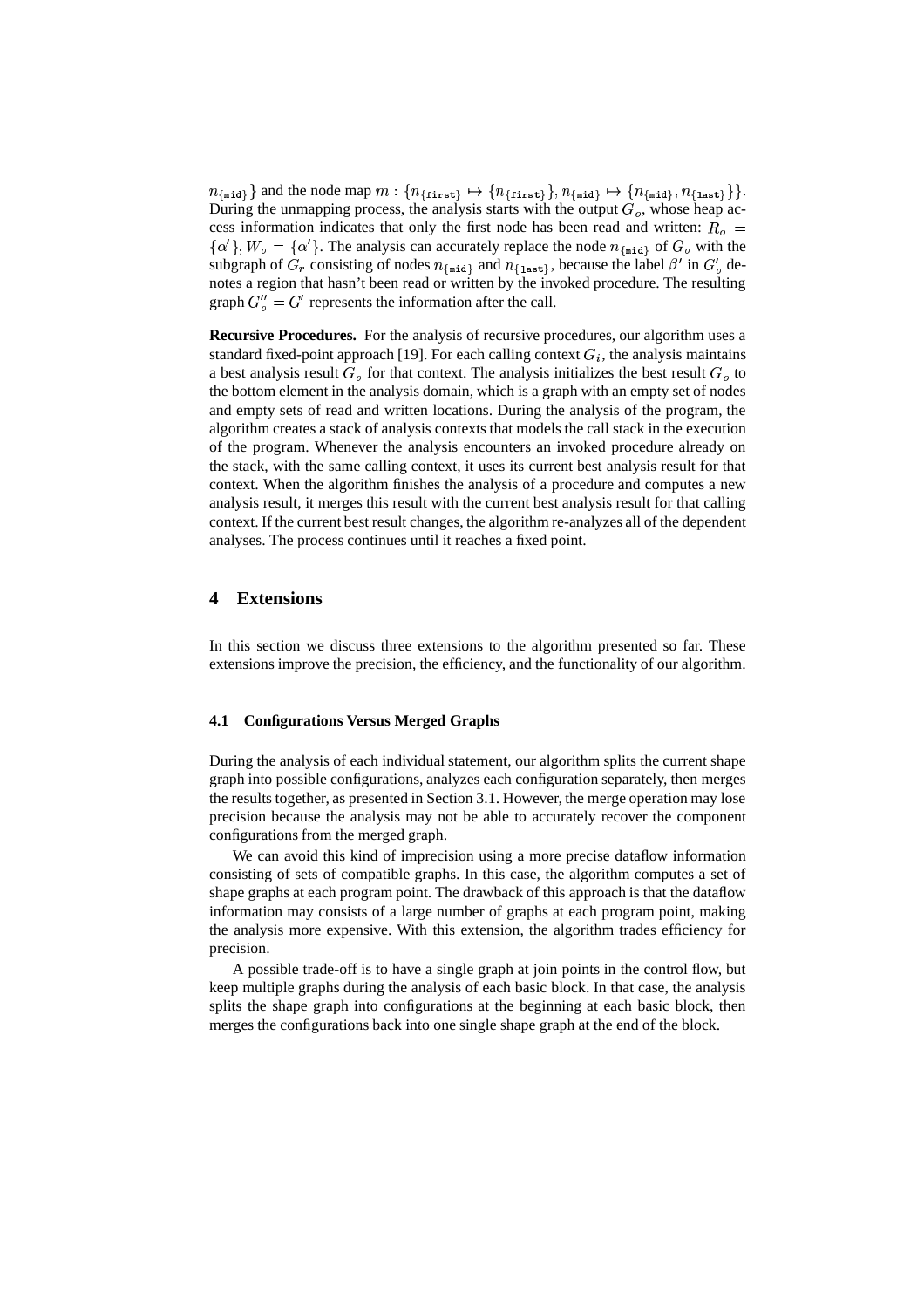### **4.2 Refining the**  $n_{\phi}$  **node**

In our algorithm, the  $n_{\phi}$  node models all concrete heap locations that are reachable from at least two stack variables on a path that does not go through any other root locations (i.e., locations pointed to directly from stack variables). Essentially, these locations are shared, being reachable from multiple variables. Merging all of these locations into one single abstract node is imprecise — such an abstraction cannot accurately describe the shape of the heap structure represented by these locations.

We can extend our algorithm with a more precise heap abstraction which refines the  $n_{\phi}$  node. More precisely, we can replace the  $n_{\phi}$  node with several *shared nodes*  $s_X$ , where X is a non-empty set of stack pointers. Each shared node  $s_X$  represents all of the locations reachable exactly from the variables in  $X$ , through at least two root nodes. This approach is similar to the abstractions used in previous shape analyses [3, 23], which distinguish between nodes based on the set of variables they are reachable from.

### **4.3 Multiple Selectors**

Our current algorithm assumes one single selector name. This restricts the data structures that this algorithm can analyze to linked lists. We briefly describe how to extend our algorithm to support multiple selector names, allowing it to handle more complex structures such as binary trees.

We first extend our abstraction with information about selector names. If *Sel* represents the set of all selector names in the program, a shape graph for multiple selectors is a tuple  $G = (N, E, C, S)$ , where:

- $-$  N is the set of nodes.
- $E \in N \times N \rightarrow \mathcal{P}(Sel) \times \{0, 1/2, 1\}$  is the set of edges. Each edge contains information about the set of selector names it represents.
- $-C \in N \times \mathcal{P}(Sel) \rightarrow \{0, 1/2, 1\}$  describes the cyclicity information for self-edges. A self-edge on a node *n* is cyclic on a set of selectors  $\{f_1, \ldots, f_m\}$  if there is a cycle over some concrete locations modeled by  $n$ , and that cycle uses only selectors in the set  $\{f_1, \ldots, f_m\}$ .
- $S \in N \times \mathcal{P}(Sel) \rightarrow \{0, 1/2, 1\}$  describes the shared information for self-edges. A node *n* is shared for a set of selectors  $\{f_1, \ldots, f_n\}$  if it models a concrete heap location which be pointed to by multiple heap locations, though selectors in the set  $\{f_1, \ldots, f_n\}.$

This extension tracks the predicates  $C$  and  $S$  for each subset of  $Sel$  separately. It allows the analysis to accurately capture the shape of structures with multiple selectors. For instance, consider a binary tree with selectors  $left$  and right, with all of the leaves connected in a (non-cyclic) linked list with selector next. For this structure, the shared predicate S for  $\{left$  left, next  $\}$  and  $\{right,$  next  $\}$  is non-zero; however, the shared predicate for  $\{\text{left}, \text{right}\}$  of  $\{\text{next}\}\$ is zero, thus allows us to deduce that the selectors left and right define a tree structure, and the selector next defines a list.

The materialization and summarization operations are generalizations of the corresponding operations for a single selector. The analysis peforms precise summarization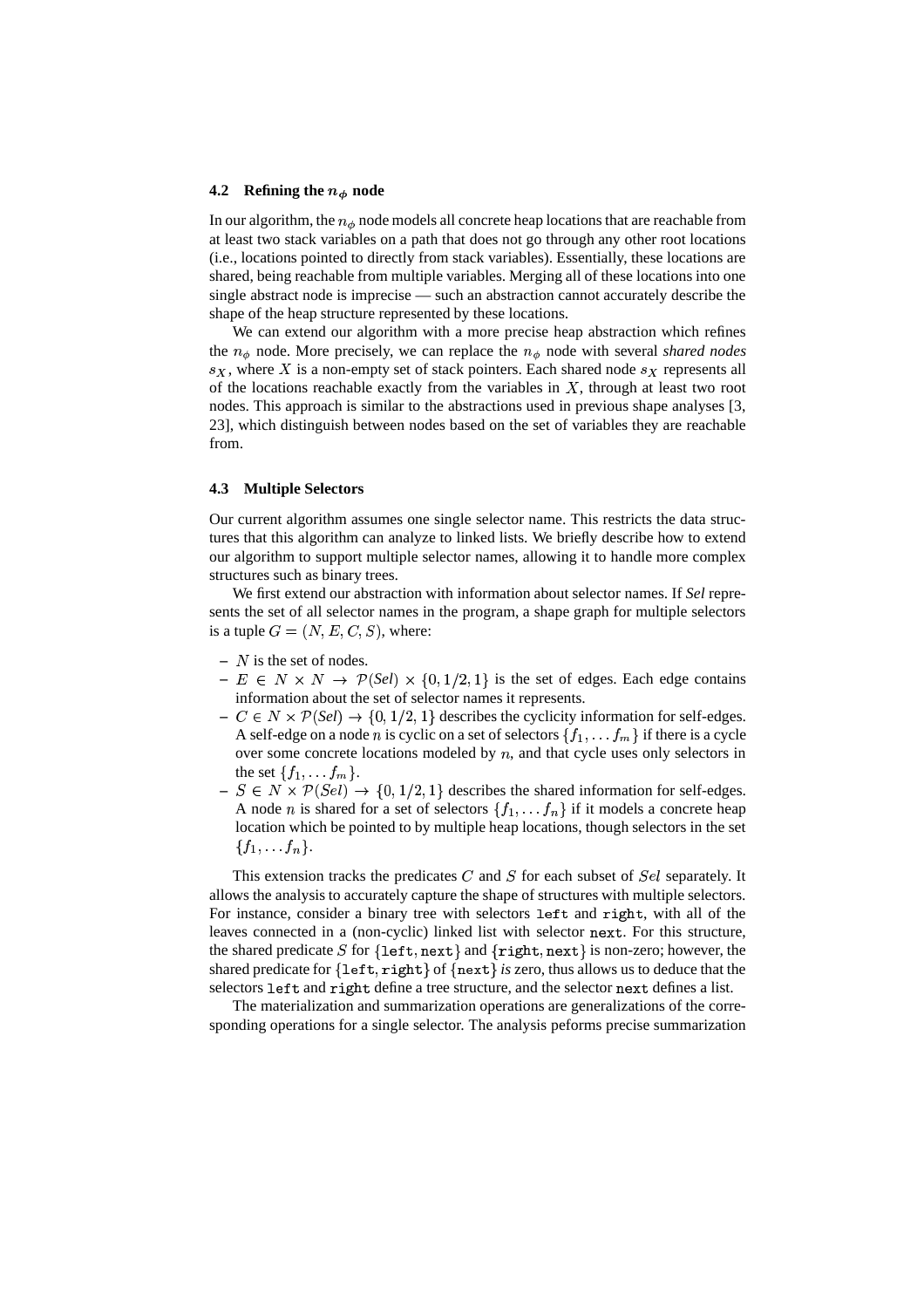for a statement  $x = y - \text{se1}$  on a self edge if the node being summarized is not cyclic on any set which includes the selector name sel, used to traverse the structure. Similarly, the analysis performs precise materialization for a statement  $x = NULL$  if the node that x points to is precisely reachable from exactly one other node.

Tracking both the cyclic and shared predicates allows us to distinguish certain types of graphs represented by a given abstract node  $n$ , based on possible combinations of the predicates, as shown in the following table:

|                                        | $\ n\ $ is not cyclic | $n$ is cyclic   |
|----------------------------------------|-----------------------|-----------------|
| $\left  n \right\rangle$ is not shared | tree                  | large cycle     |
| $n$ is shared                          | DAG                   | arbitrary graph |

In this table, a large cycle represents a cycle which include of all of the locations that node *n* models.

# **5 Related Work**

Early approaches to shape analysis [14, 1] propose graph abstractions of the heap based on allocation sites: each summary node in the shape graph represents all of the heap locations allocated at a certain site. Because of the abstraction based on allocation sites, these algorithms are imprecise in the presence of destructive updates.

A number of approaches to shape analyses have used access paths in the form of regular expressions to describe reachability of heap locations from the stack. Larus and Hilfinger present a dataflow analysis algorithm which computes access paths [15]. Other approaches use matrices of access paths to describe the reachability information [13, 12]. They propose algorithms that use the computed access paths to determine whether structures pointed to by different stack locations always access different heap locations, and use this information to parallelize applications that manipulate recursive heap structures. Researchers have also proposed language support for heap structures: in the Abstract Description of Data Structures (ADDS) [11], programmers can specify properties such as disjointness or backward pointers, and the compiler then uses analysis techniques based on access path matrices to check these properties. Deutsch [2] proposes a shape analysis which expresses aliasing using pairs of symbolic access paths. The analysis can parameterize the computed symbolic alias pairs, and show, for instance, that a list copy program produces a list whose elements are aliased with the corresponding elements of the original list.

Similar approaches use matrices of booleans to express reachability information [7, 8]. For instance, the interference matrix indicates whether there may be heap locations reachable from different stack locations; and the direction matrix indicates if the heap location pointed to by a stack variable may be reachable from the heap location pointed to by another variable. The analysis uses the reachability information in these matrices to distinguish between trees, DAGs, and arbitrary graphs.

A more sophisticated analysis proposes a shape graph abstraction of the heap which distinguishes between heap locations depending on the stack variables that point to them [20]. This approach keeps track of the sharedness of summary nodes to identify acyclic lists or tree structures. The algorithm also introduces two key techniques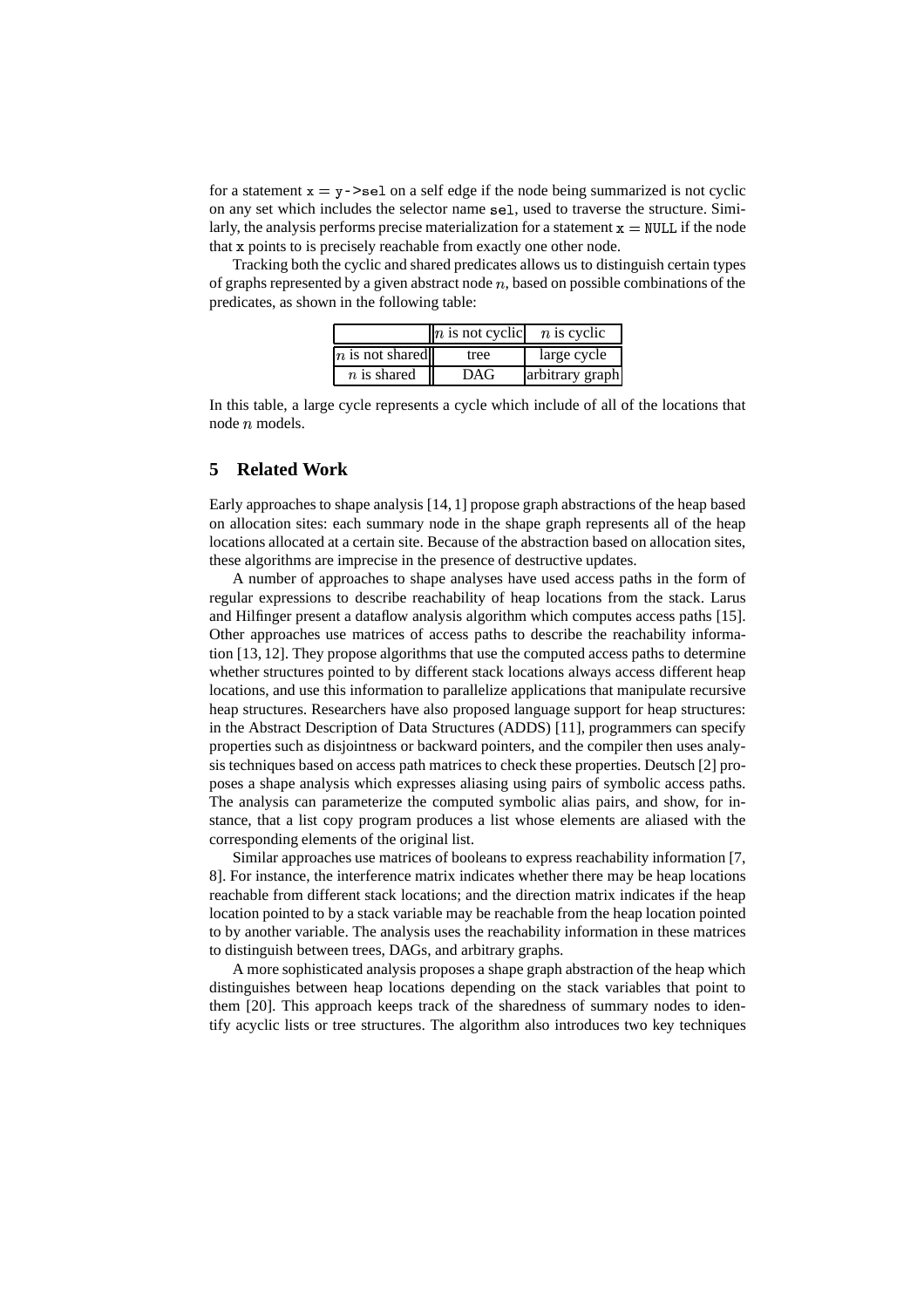that allow the analysis to compute accurate heap information: summarization into and materialization from summary nodes. Using these techniques, the analysis is able to determine that an in-place list reversal program preserves listness. Later analyses [23, 3] extend this algorithm with reachability information and thus are able to distinguish between sub-regions of the same heap structure. However, none of these algorithms is able to summarize heap access information for the whole execution of each procedure in the program.

More recently, researchers have proposed the use of three valued logic to express heap properties [21]. They propose a general framework which allows to express the heap abstraction using three valued logic formulas and show that existing analyses are instances of this framework. Subsequent work shows how to apply this framework to check the correctness of an insertion sort algorithm [17], and how to extend this framework for interprocedural analysis [18].

# **6 Conclusion**

We have presented an inter-procedural analysis which is able to compute information about the program accesses heap regions within recursive data structures, such as sublists within lists. The analysis is designed to handle recursive programs which destructively update heap structures. We use a shape graph abstraction whose edges record reachability information and nodes record cyclicity information, and we formulate our algorithm as a dataflow analysis which computes shape and region information at each program point. As part of the analysis algorithm, we summarize the heap regions accessed by each procedure in terms of the regions at the beginning of the procedure. For this, we use labels on the nodes of the initial shape graph, to denote the regions as of the procedure entry point. Our analysis is able to accurately analyze a recursive quicksort program which sorts a list in-place, and determine that the two recursive calls access disjoint sublists within the list.

# **References**

- 1. D. Chase, M. Wegman, and F. Zadek. Analysis of pointers and structures. In *Proceedings of the SIGPLAN '90 Conference on Programming Language Design and Implementation*, White Plains, NY, June 1990.
- 2. A. Deutsch. Interprocedural may-alias analysis for pointers: Beyond k-limiting. In *Proceedings of the SIGPLAN '94 Conference on Programming Language Design and Implementation*, Orlando, FL, June 1994.
- 3. N. Dor, M. Rodeh, and M. Sagiv. Checking cleanness in linked lists. In *Proceedings of the 8th International Static Analysis Symposium*, Santa Barbara, CA, July 2000.
- 4. M. Emami, R. Ghiya, and L. Hendren. Context-sensitive interprocedural points-to analysis in the presence of function pointers. In *Proceedings of the SIGPLAN '94 Conference on Programming Language Design and Implementation*, Orlando, FL, June 1994.
- 5. D. Gay and A. Aiken. Memory management with explicit regions. In *Proceedings of the SIGPLAN '98 Conference on Programming Language Design and Implementation*, Montreal, Canada, June 1998.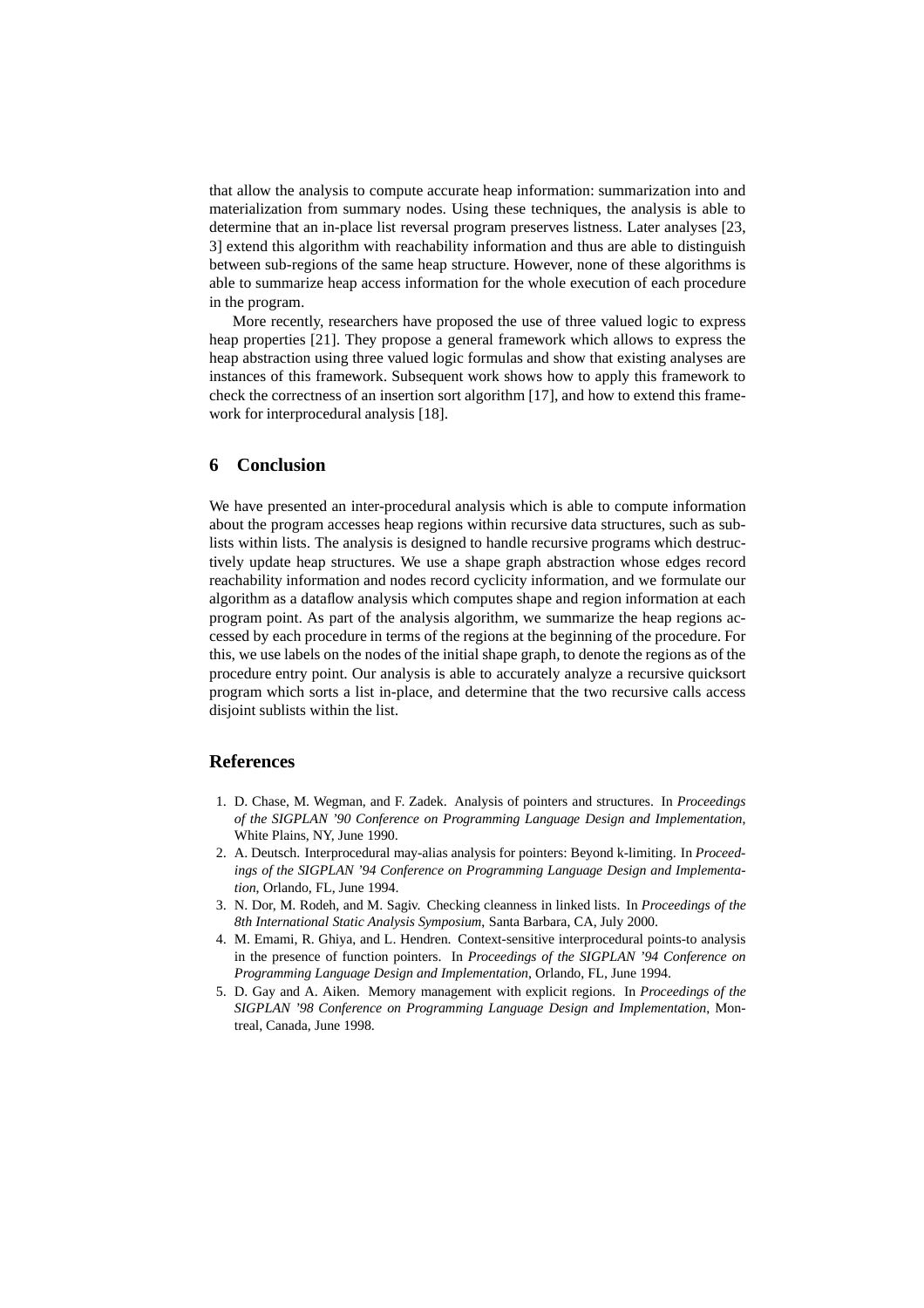- 6. D. Gay and A. Aiken. Language support for regions. In *Proceedings of the SIGPLAN '01 Conference on Programming Language Design and Implementation*, Snowbird, UT, June 2001.
- 7. R. Ghiya and L. Hendren. Connection analysis: A practical interprocedural heap analysis for C. In *Proceedings of the Eighth Workshop on Languages and Compilers for Parallel Computing*, Columbus, OH, August 1995.
- 8. R. Ghiya and L. Hendren. Is is a tree, a DAG or a cyclic graph? a shape analysis for heapdirected pointers in C. In *Proceedings of the 23rd Annual ACM Symposium on the Principles of Programming Languages*, St. Petersburg Beach, FL, January 1996.
- 9. D. Grossman, G. Morrisett, T.Jim, M. Hicks, Y. Wang, and J. Cheney. Region-based memory management in Cyclone. In *Proceedings of the SIGPLAN '02 Conference on Programming Language Design and Implementation*, Berlin, Germany, June 2002.
- 10. N. Hallenberg, M. Elsman, and M. Tofte. Combining region inference and garbage collection. In *Proceedings of the SIGPLAN '02 Conference on Programming Language Design and Implementation*, Berlin, Germany, June 2002.
- 11. L. Hendren, J. Hummel, and A. Nicolau. Abstractions for recursive pointer data structures: Improving the analysis and transformation of imperative programs. In *Proceedings of the SIGPLAN '92 Conference on Programming Language Design and Implementation*, San Francisco, CA, June 1992.
- 12. L. Hendren, J. Hummel, and A. Nicolau. A general data dependence test for dynamic, pointer-based data structures. In *Proceedings of the SIGPLAN '94 Conference on Programming Language Design and Implementation*, Orlando, FL, June 1994.
- 13. L. Hendren and A. Nicolau. Parallelizing programs with recursive data structures. *IEEE Transactions on Parallel and Distributed Systems*, 1(1):35–47, January 1990.
- 14. N. Jones and S. Muchnick. A flexible approach to interprocedural data flow analysis and programs with recursive data structures. In *Conference Record of the 9th Annual ACM Symposium on the Principles of Programming Languages*, Albuquerque, NM, January 1982.
- 15. J. Larus and P. Hilfinger. Detecting conflicts between structure accesses. In *Proceedings of the SIGPLAN '88 Conference on Programming Language Design and Implementation*, Atlanta, GA, June 1988.
- 16. C. Lattner and V. Adve. Automatic pool allocation for disjoint data structures. In *Proceedings of the SIGPLAN '02 Workshop on Memory System Performance*, Berlin, Germany, June 2002.
- 17. T. Lev-ami, T. Reps, M. Sagiv, and R. Wilhelm. Putting static analysis to work for verification: A case study. In *2000 International Symposium on Software Testing and Analysis*, August 2000.
- 18. N. Rinetzky and M. Sagiv. Interprocedural shape analysis for recursive programs. In *Proceedings of the 2001 International Conference on Compiler Construction*, Genova, Italy, April 2001.
- 19. R. Rugina and M. Rinard. Pointer analysis for multithreaded programs. In *Proceedings of the SIGPLAN '99 Conference on Programming Language Design and Implementation*, Atlanta, GA, May 1999.
- 20. M. Sagiv, T. Reps, and R. Wilhelm. Solving shape-analysis problems in languages with destructive updating. *ACM Transactions on Programming Languages and Systems*, 20(1):1– 50, January 1998.
- 21. M. Sagiv, T. Reps, and R. Wilhelm. Parametric shape analysis via 3-valued logic. In *Proceedings of the 26th Annual ACM Symposium on the Principles of Programming Languages*, San Antonio, TX, January 1999.
- 22. M. Tofte and J.-P. Talpin. Implementation of the typed call-by-value lambda-calculus using a stack of regions. In *Proceedings of the 21st Annual ACM Symposium on the Principles of Programming Languages*, Portland, OR, January 1994.